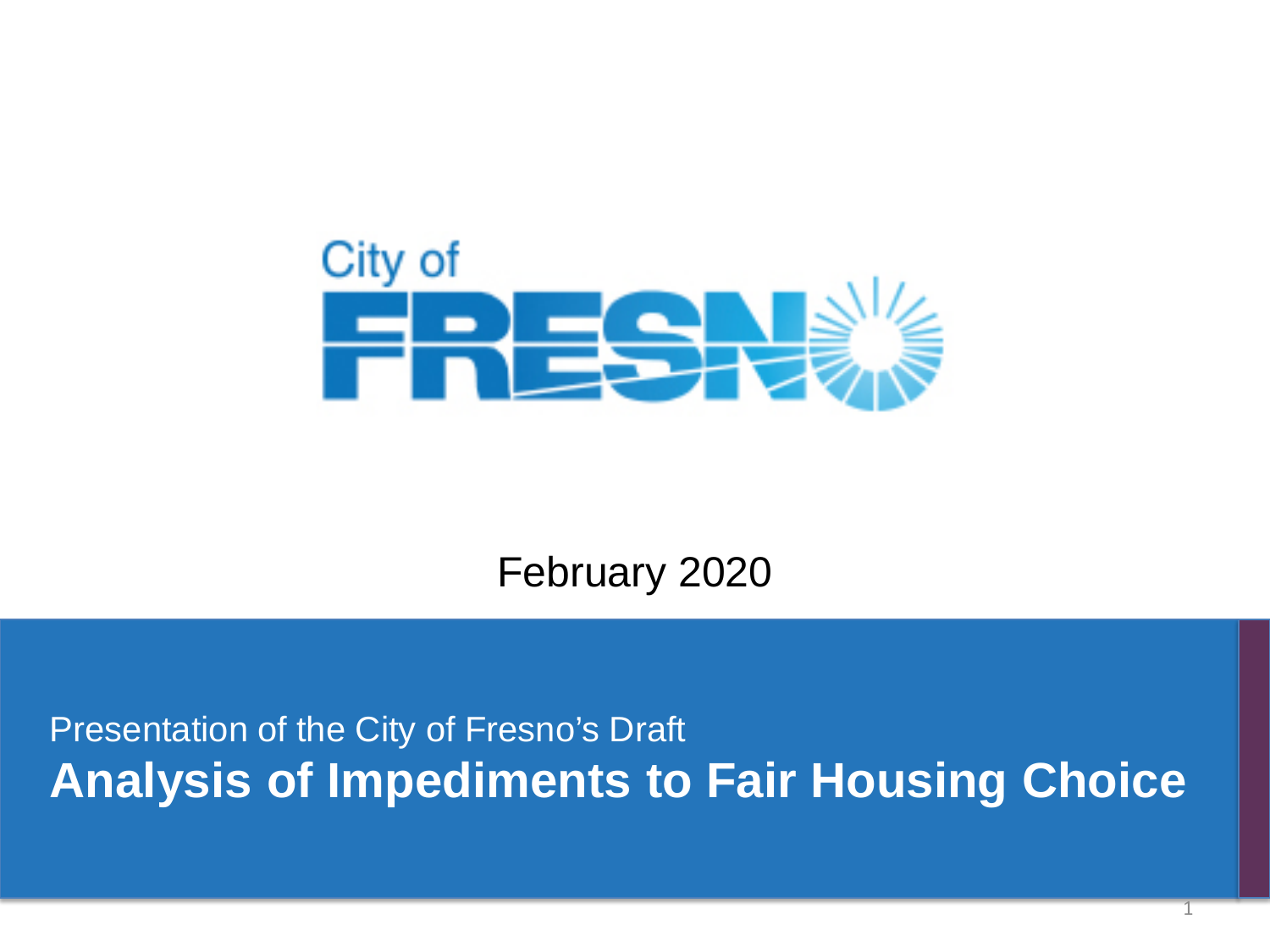

- **Overview of the Analysis of Impediments to Fair Housing Choice**
- **Review of current data**
- **Barriers/Impediments identified by this study**
- **Exercise: what actions are needed?**
- **Next steps**

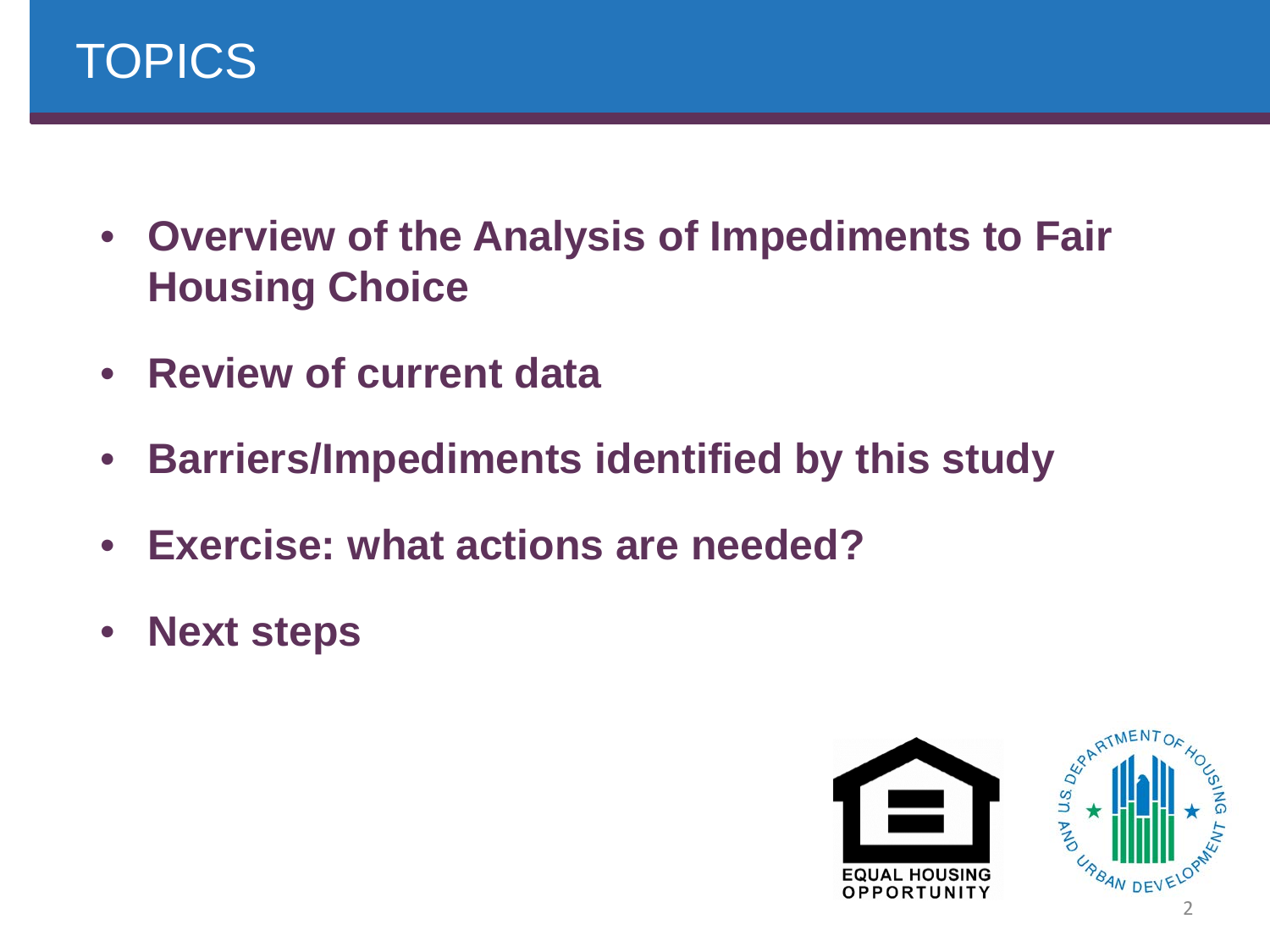## **Overview of the Analysis of Impediments to Fair Housing Choice**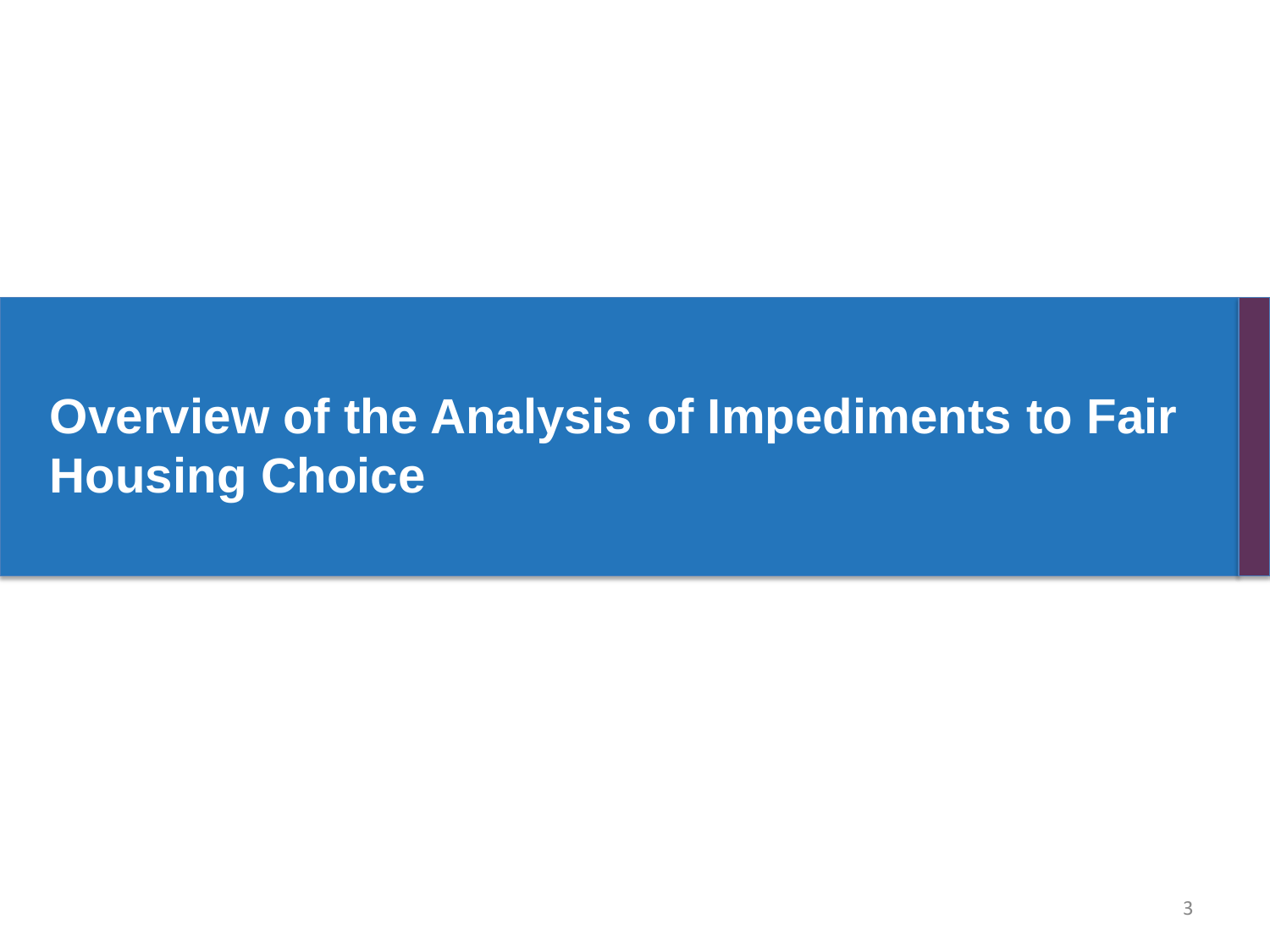## WHY A FAIR HOUSING STUDY?

- Required by the Department of Housing and Urban Development for all CDBG grantees.
- Assesses equal access to housing as set forth by Title VI of the Civil Rights Act of 1964 and Fair Housing Act of 1968, which:

**"protect a person's right to own, sell, purchase, or rent housing of his or her choice without fear of unlawful discrimination"** 

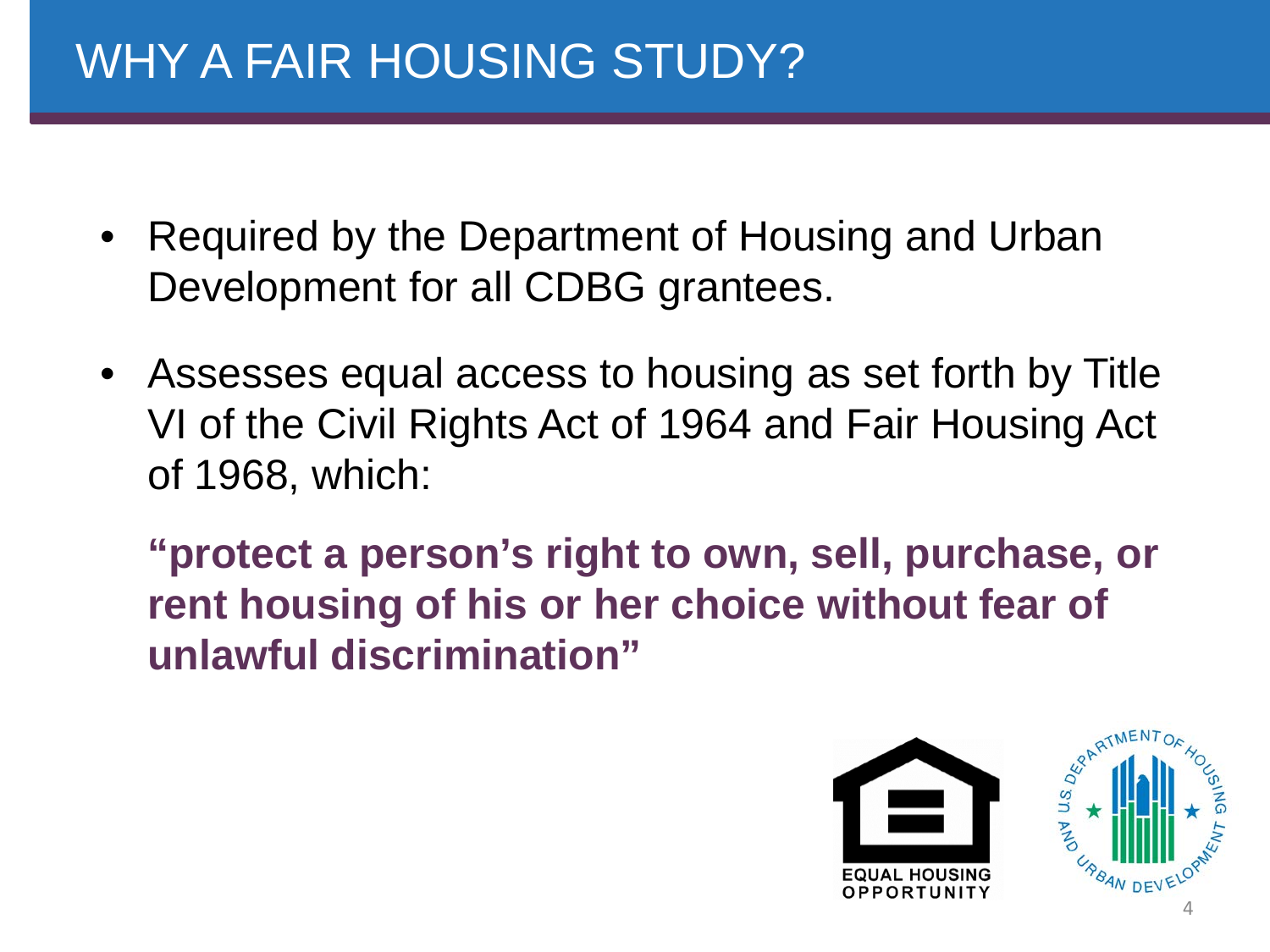**"Taking meaningful actions, in addition to combating discrimination, that overcome patterns of segregation and foster inclusive communities free from barriers that restrict access to opportunity based on protected characteristics"**

-HUD AFFH Final Rule

## AFFIRMATIVELY FURTHERING FAIR HOUSING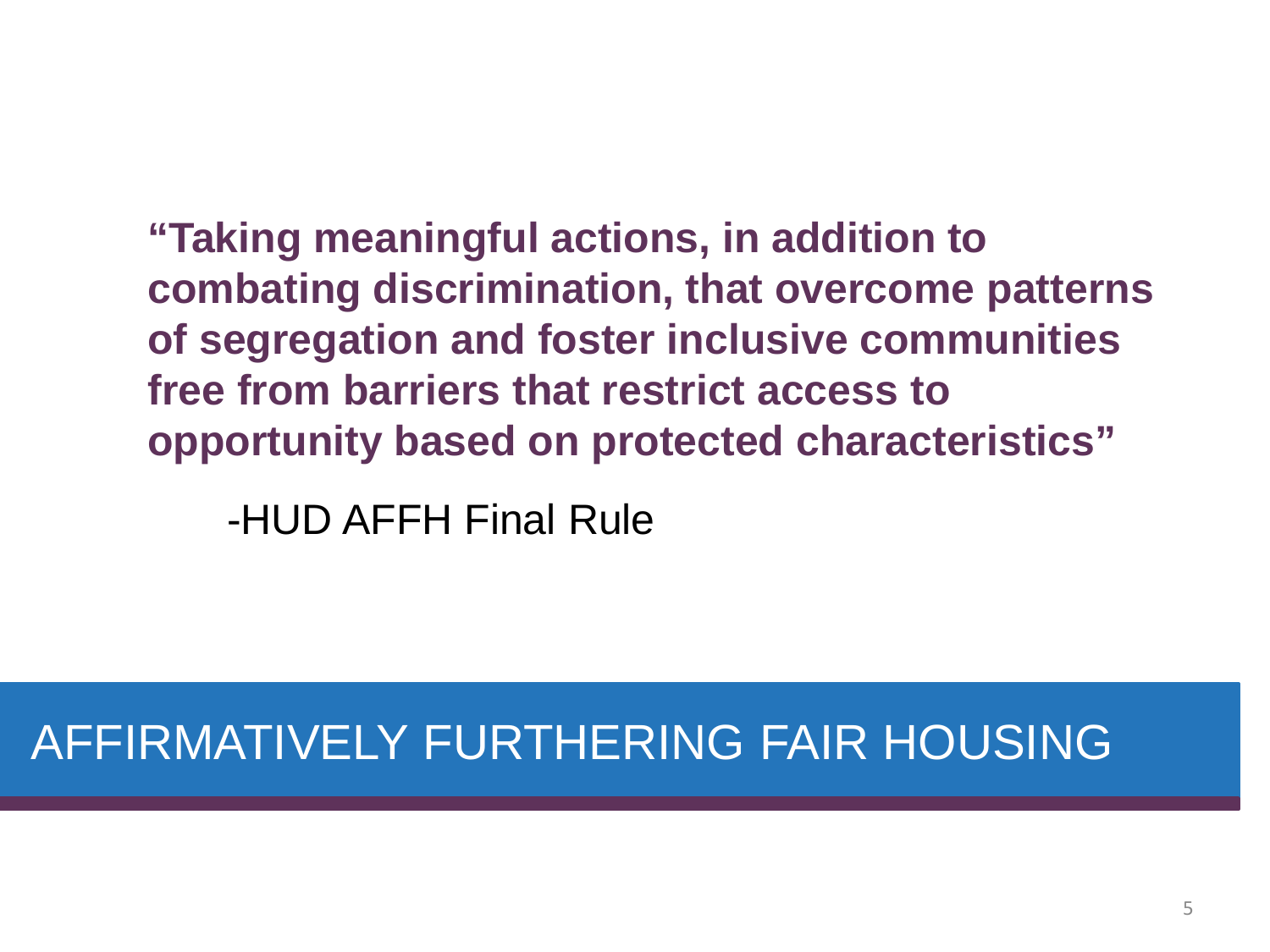#### ANALYSIS OF IMPEDIMENTS TO FAIR HOUSING **CHOICE**

- Analysis of the local fair housing landscape
- Four specific fair housing issues:
	- o Integration and segregation
	- o Areas of poverty
	- o Access to opportunity
	- o Housing need
- Fair housing priorities and goals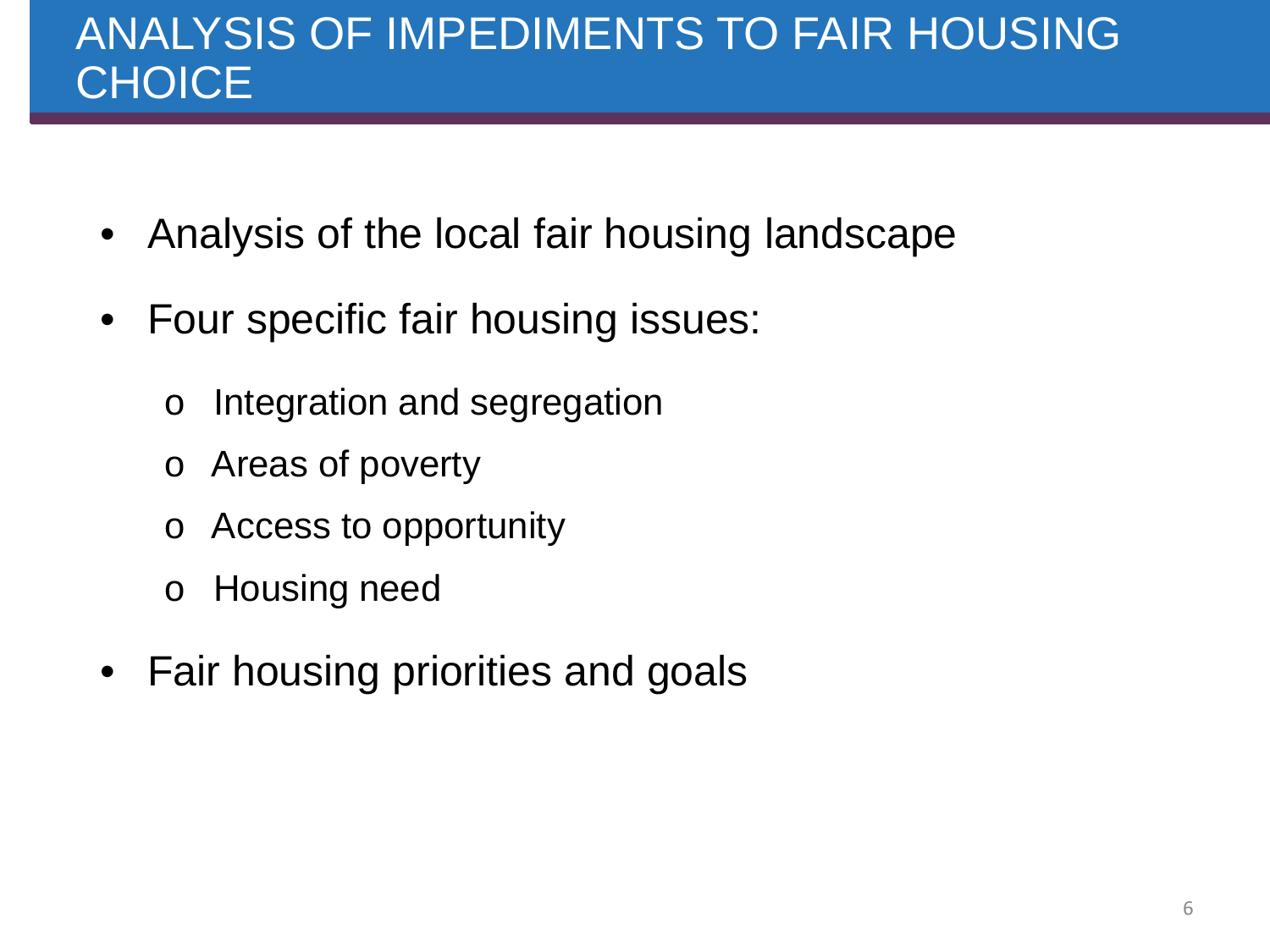#### **COMMUNITY INPUT**

#### **234**

residents attended public meetings or focus groups

#### **40**

stakeholders were interviewed

#### **818**

website visitors

#### **500**

survey respondents

**1,500+ total residents engaged**

### **HOUSING AND DEMOGRAPHIC DATA**

**2010 & 2000** Census Data

#### **American Community Survey**

Continuous sampling for current data

**HUD Affirmatively Furthering Fair Housing Data and Mapping**

Interactive maps and data tables

#### **Previous Works of Research**

Prepared by or for the City of Fresno<sub>7</sub>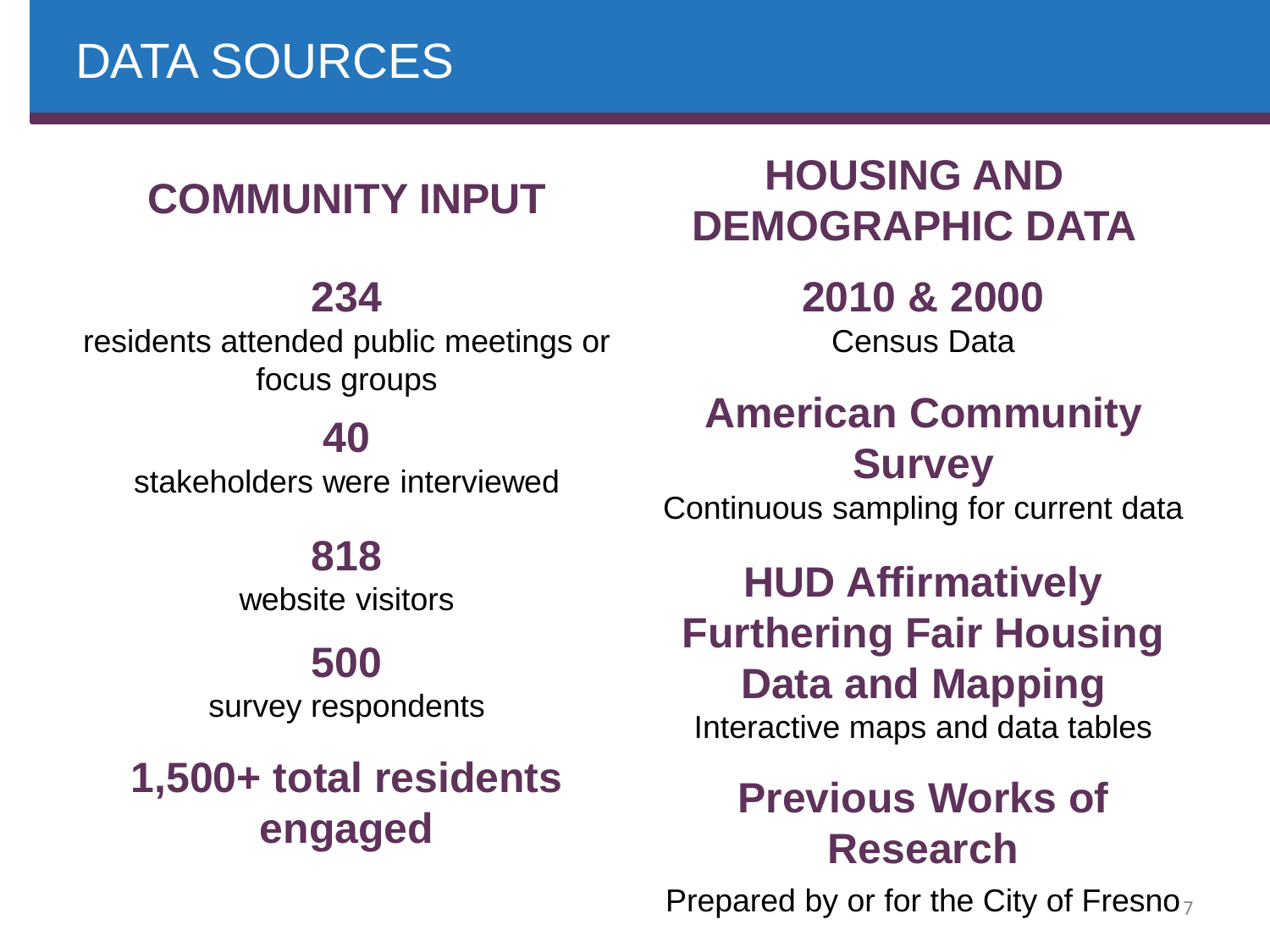## **Review of Current Data**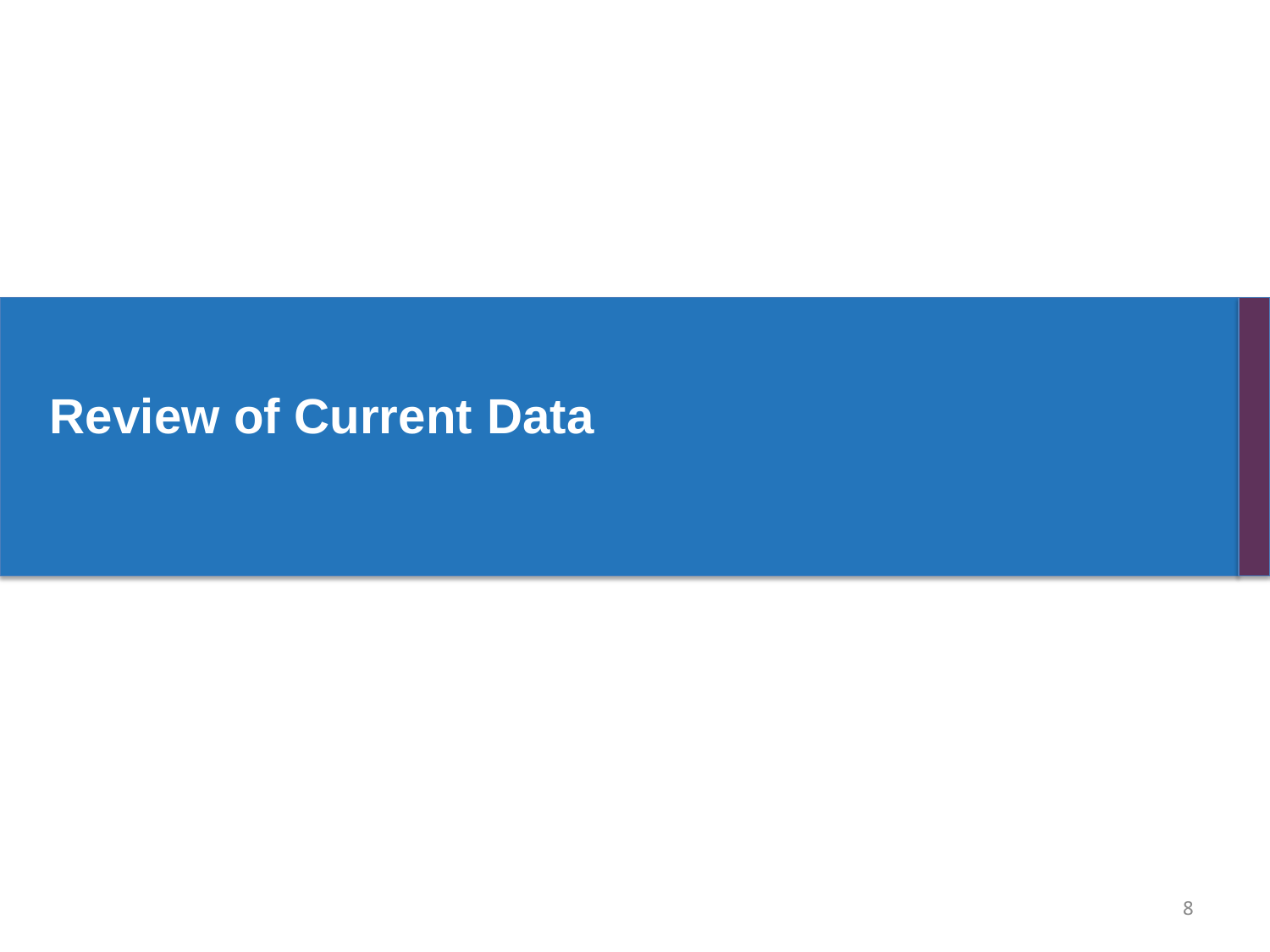## OVERALL RACE/ETHNICITY DEMOGRAPHICS

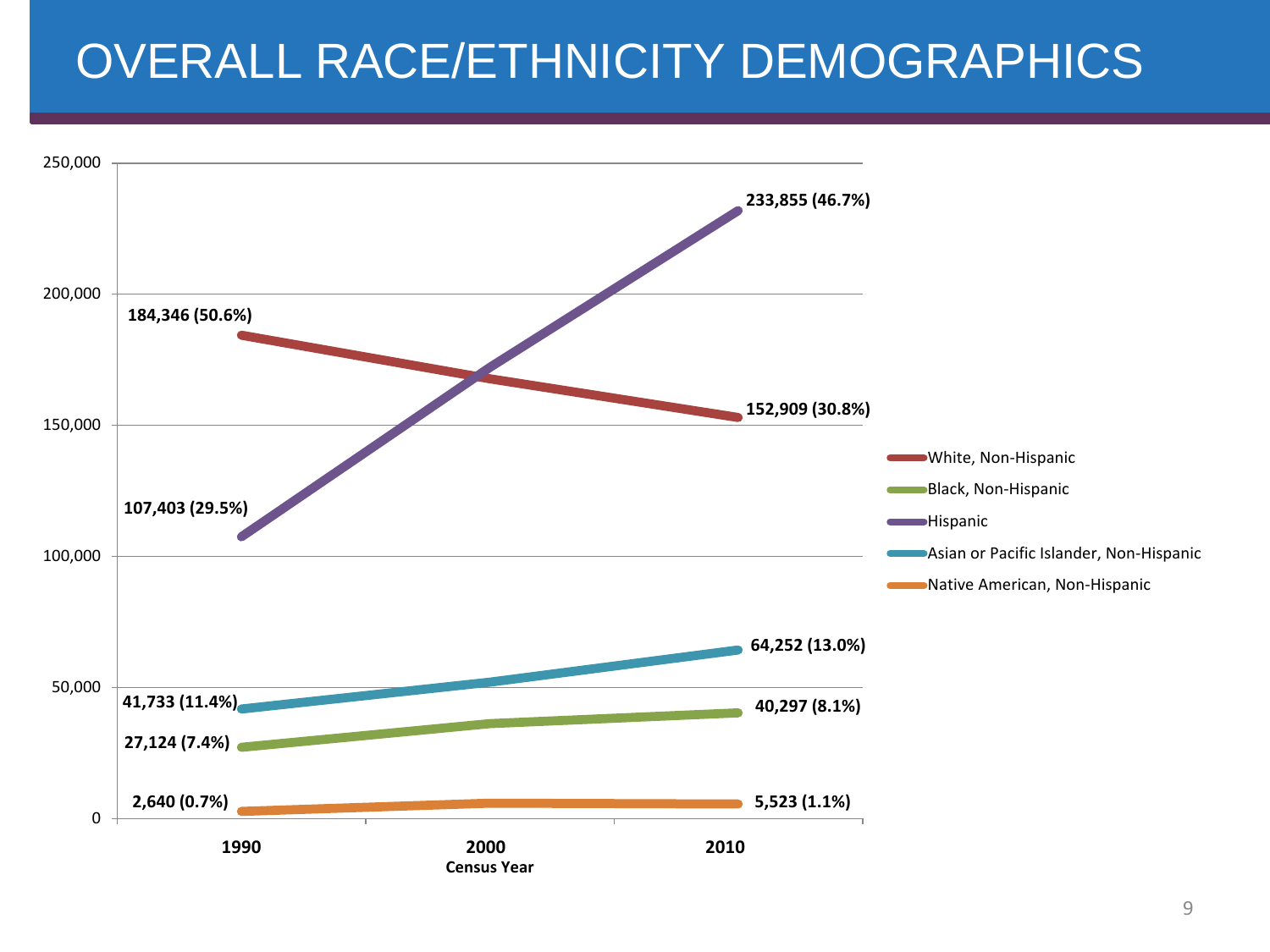## SEGREGATION AND INTEGRATION

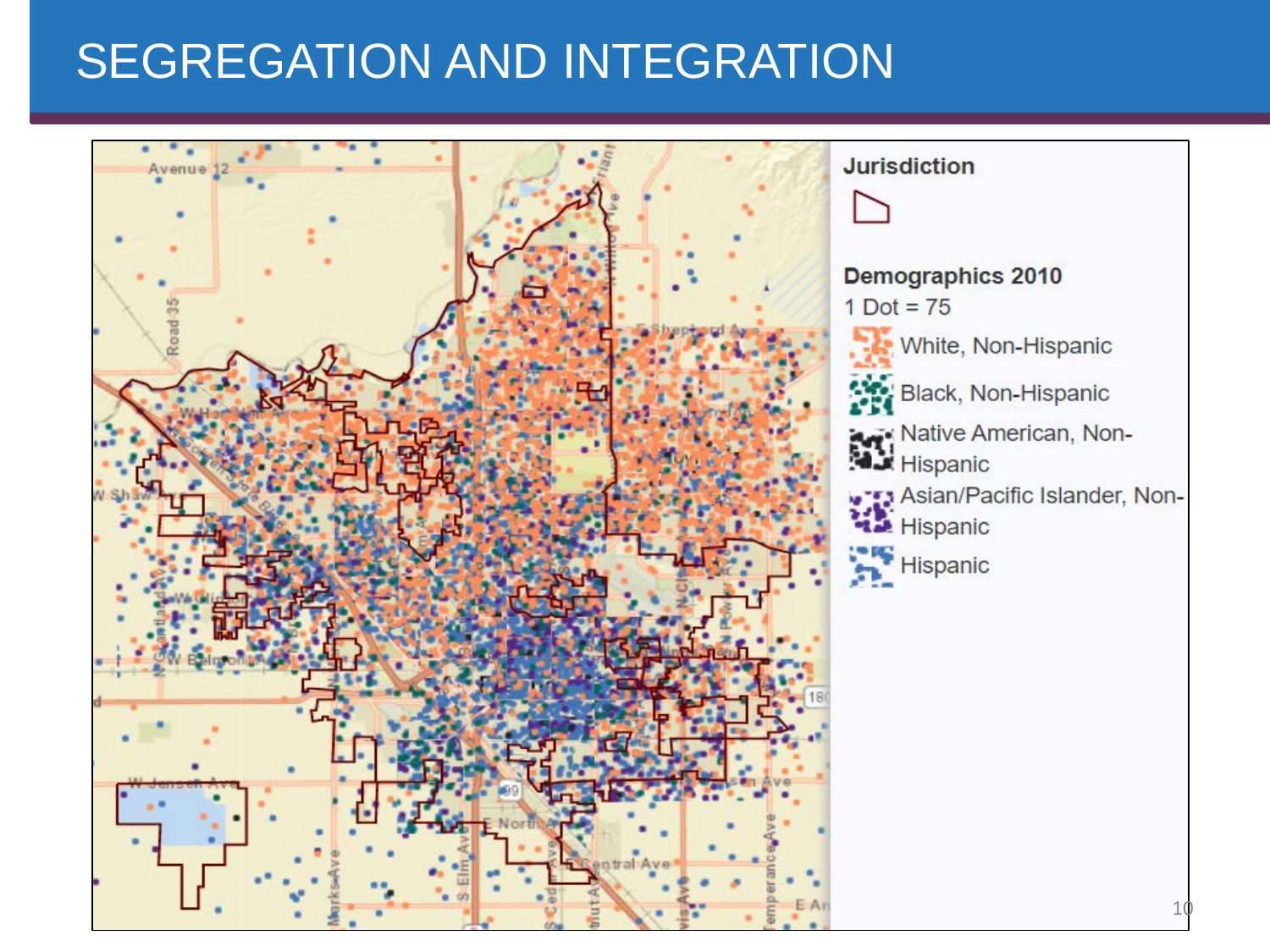### RACIALLY AND ETHNICALLY CONCENTRATED AREAS OF POVERTY (RECAPs)

- Areas are considered Racially and Ethnically Concentrated Areas of Poverty (RECAPs) if
	- Poverty rate is 40% or more
	- Non-white population is 50% or more
- The number of RECAPs has increased significantly

| 1990 | 2000      | 2010 |
|------|-----------|------|
|      | $\bigcap$ |      |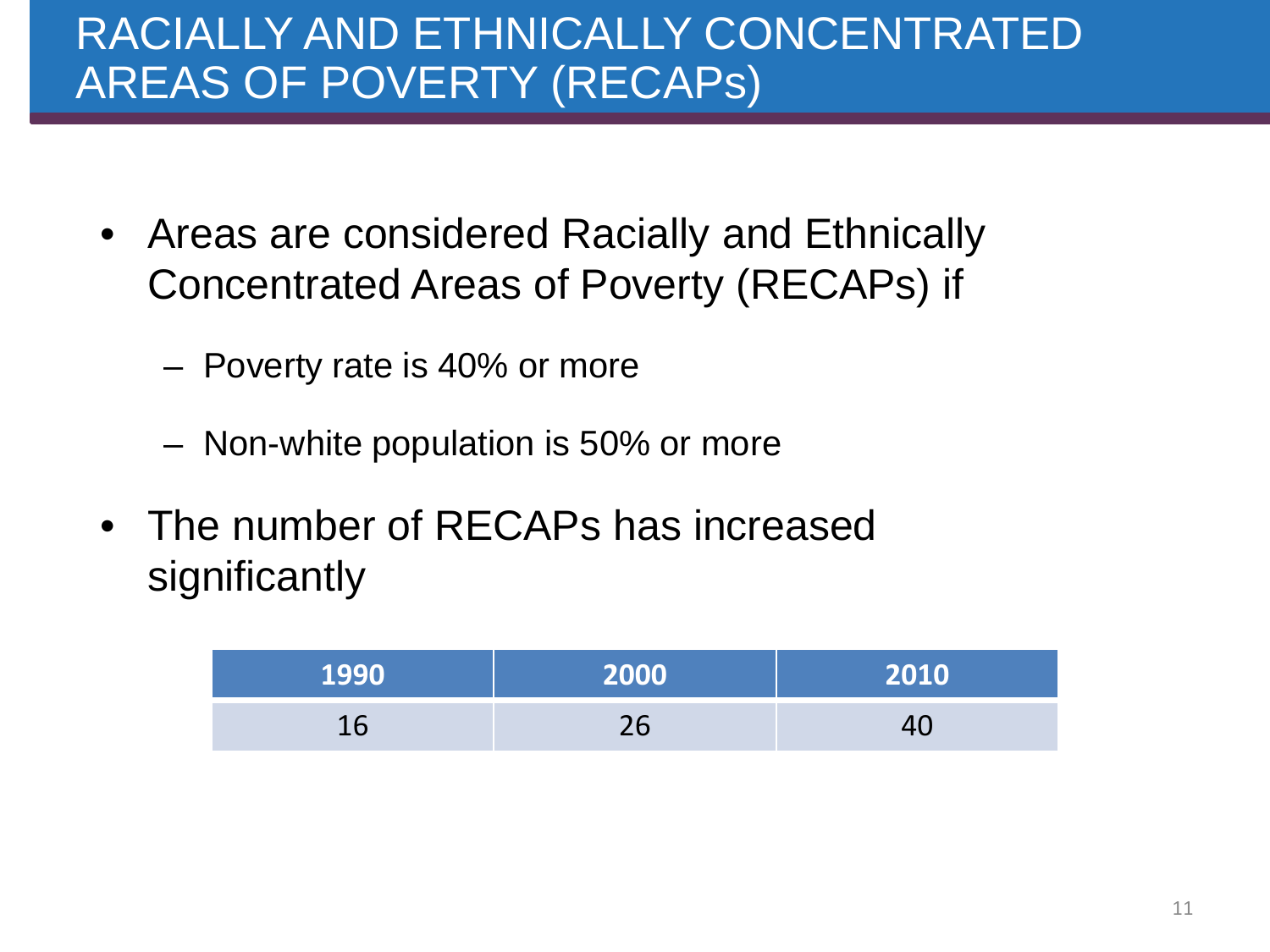#### RACIALLY AND ETHNICALLY CONCENTRATED AREAS OF POVERTY (RECAPs)

- Racially and Ethnically Concentrated Areas of Poverty are located in:
	- 35 Areas South of Shields
	- 2 Areas North Side of Shields
	- 3 Areas Along Shaw Avenue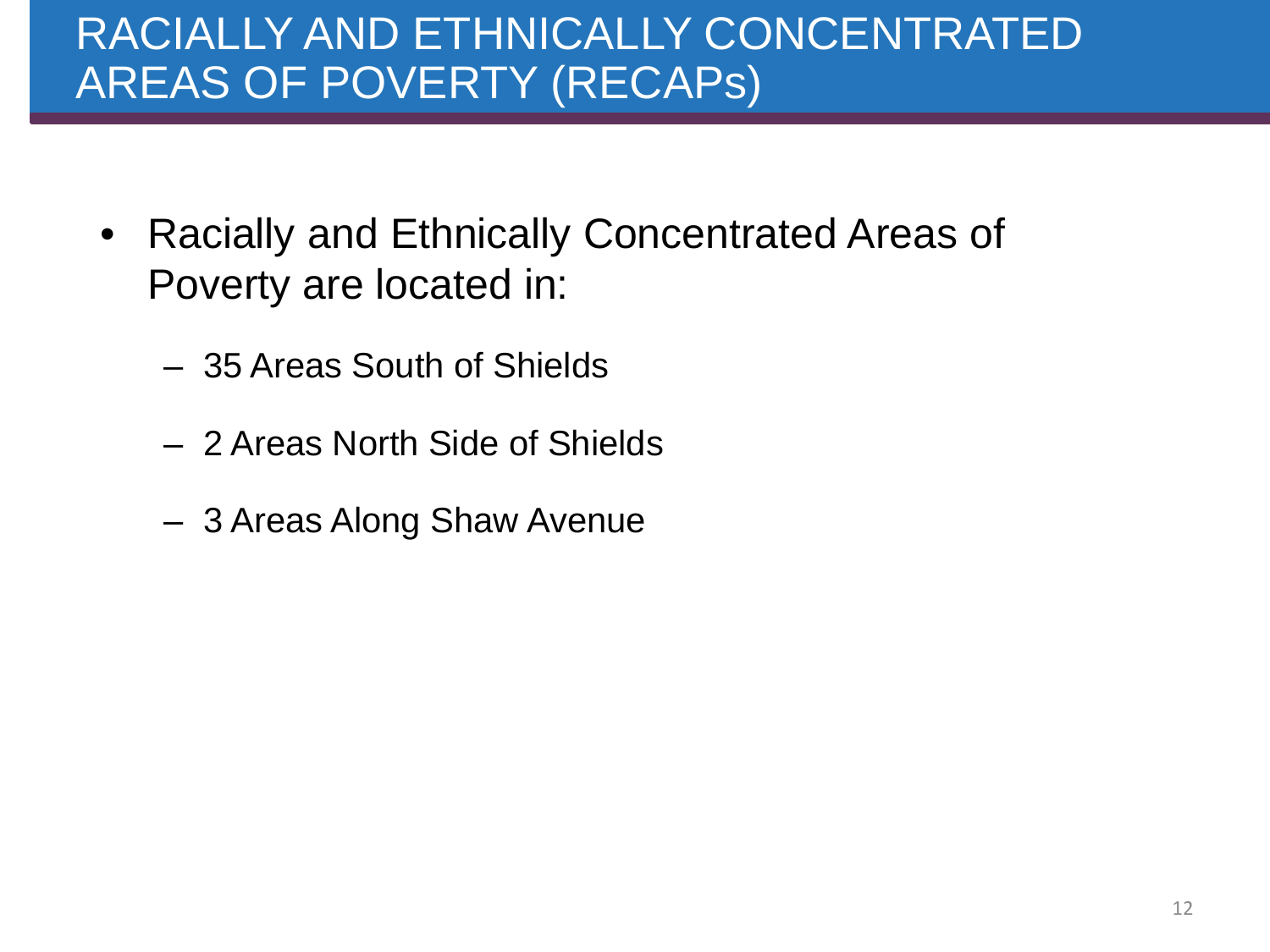#### RACIALLY AND ETHNICALLY CONCENTRATED AREAS OF POVERTY (RECAPs)

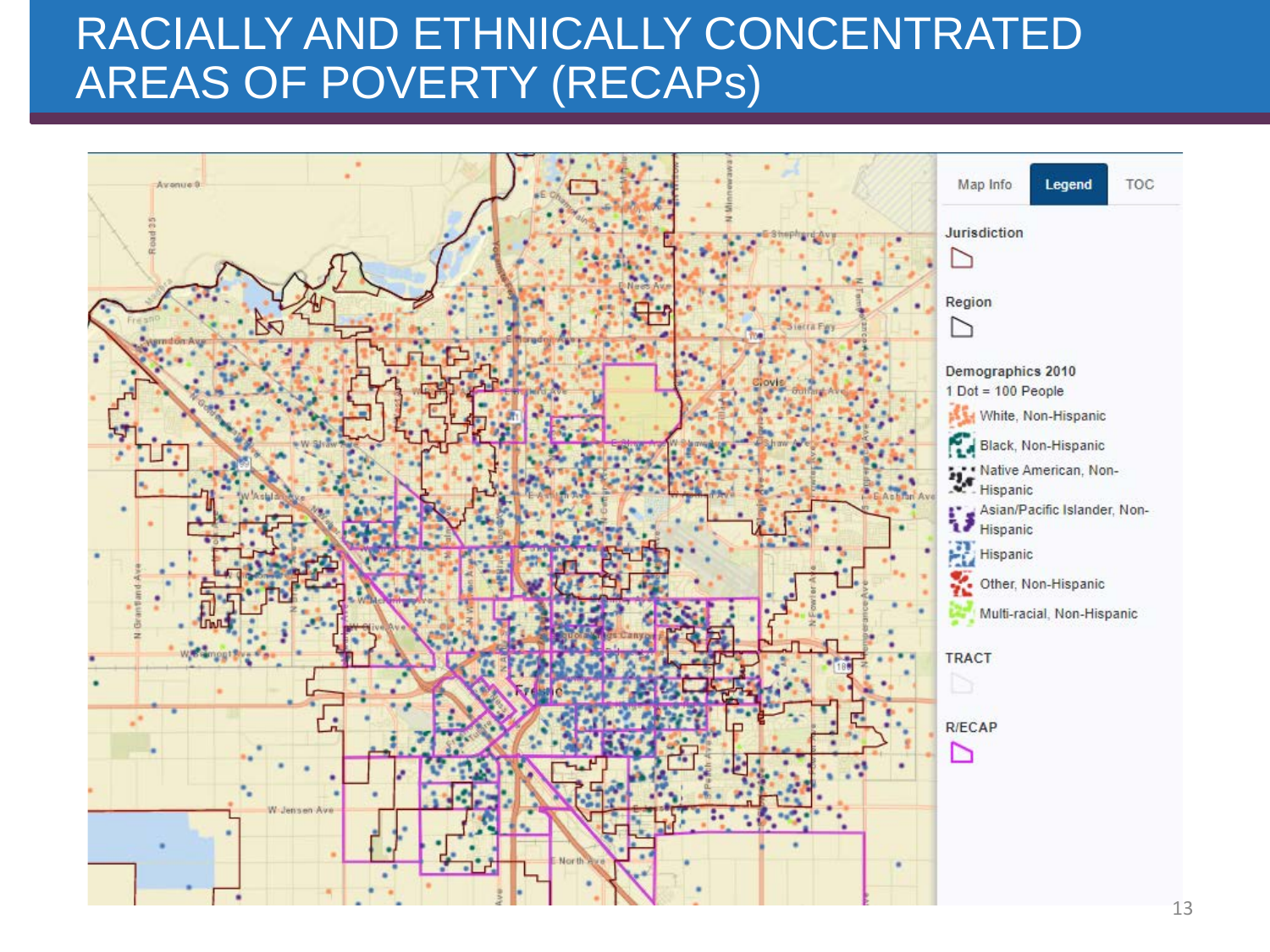## ACCESS TO OPPORTUNITY

• Opportunity is defined as access to resources like employment, quality education, healthcare, childcare, and other services that allow individuals and communities to achieve a high quality of life.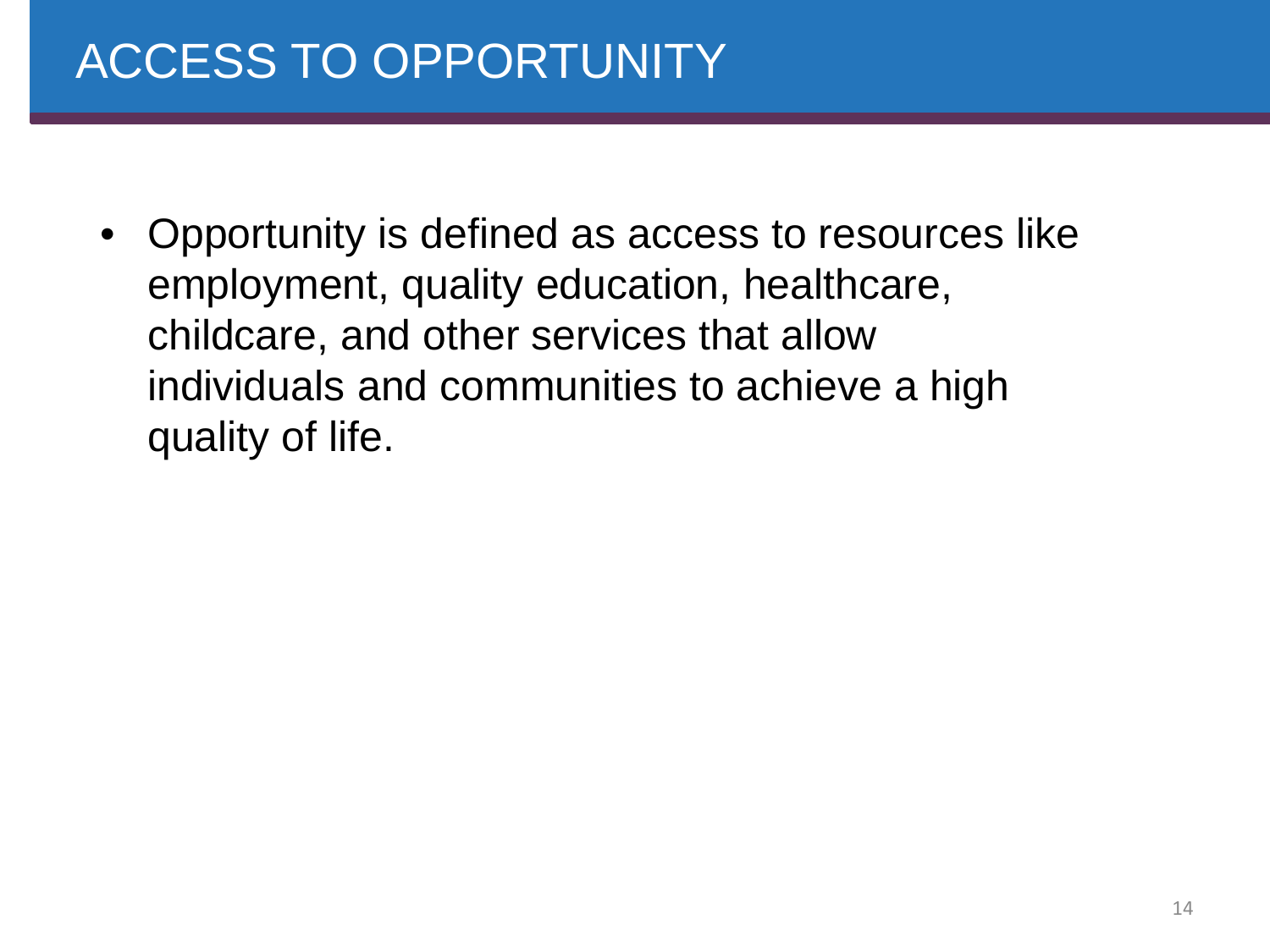#### OPPORTUNITY MAPPING – EDUCATIONAL PERFORMANCE

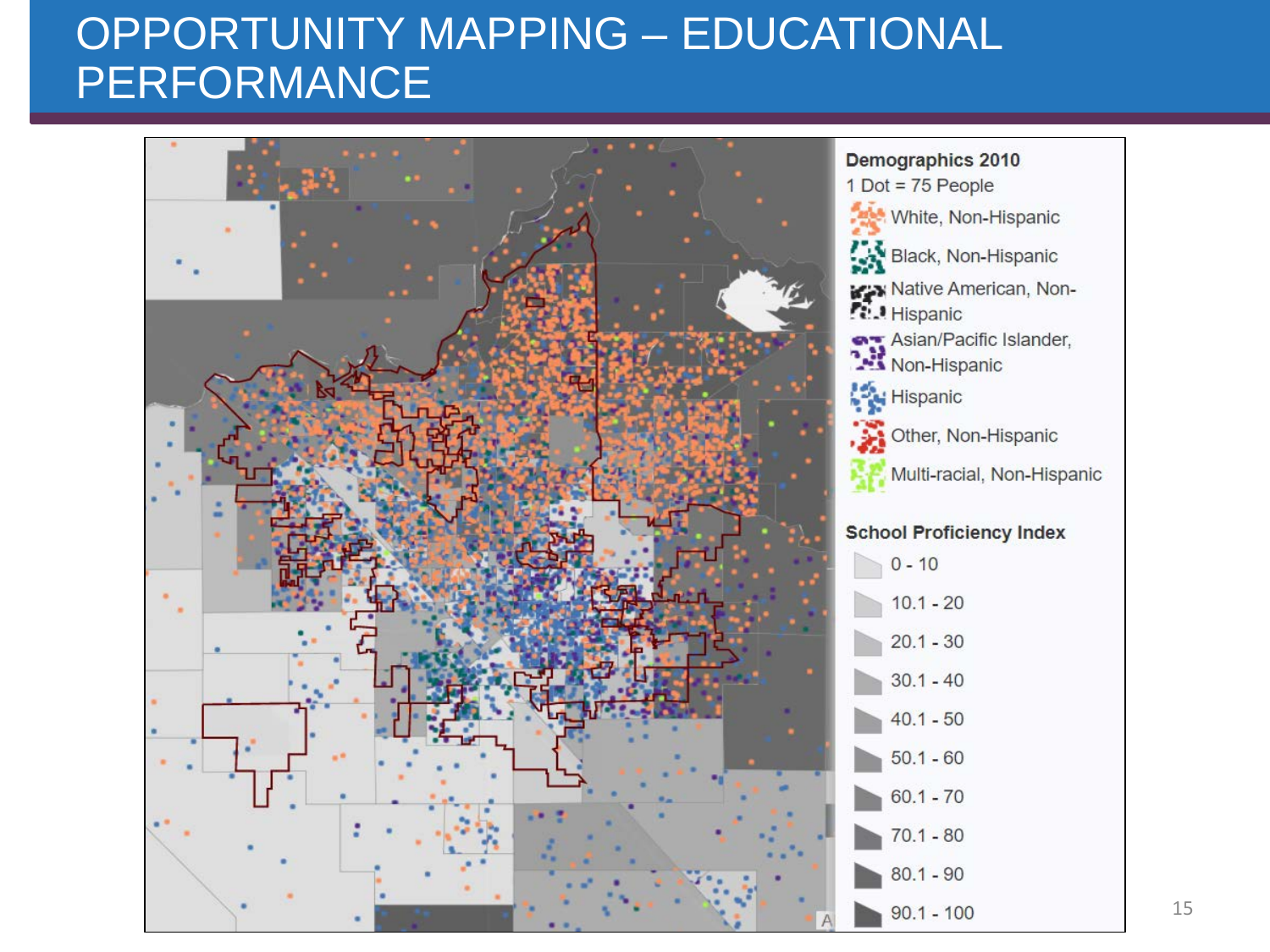## OPPORTUNITY MAPPING – PROXIMITY TO JOBS

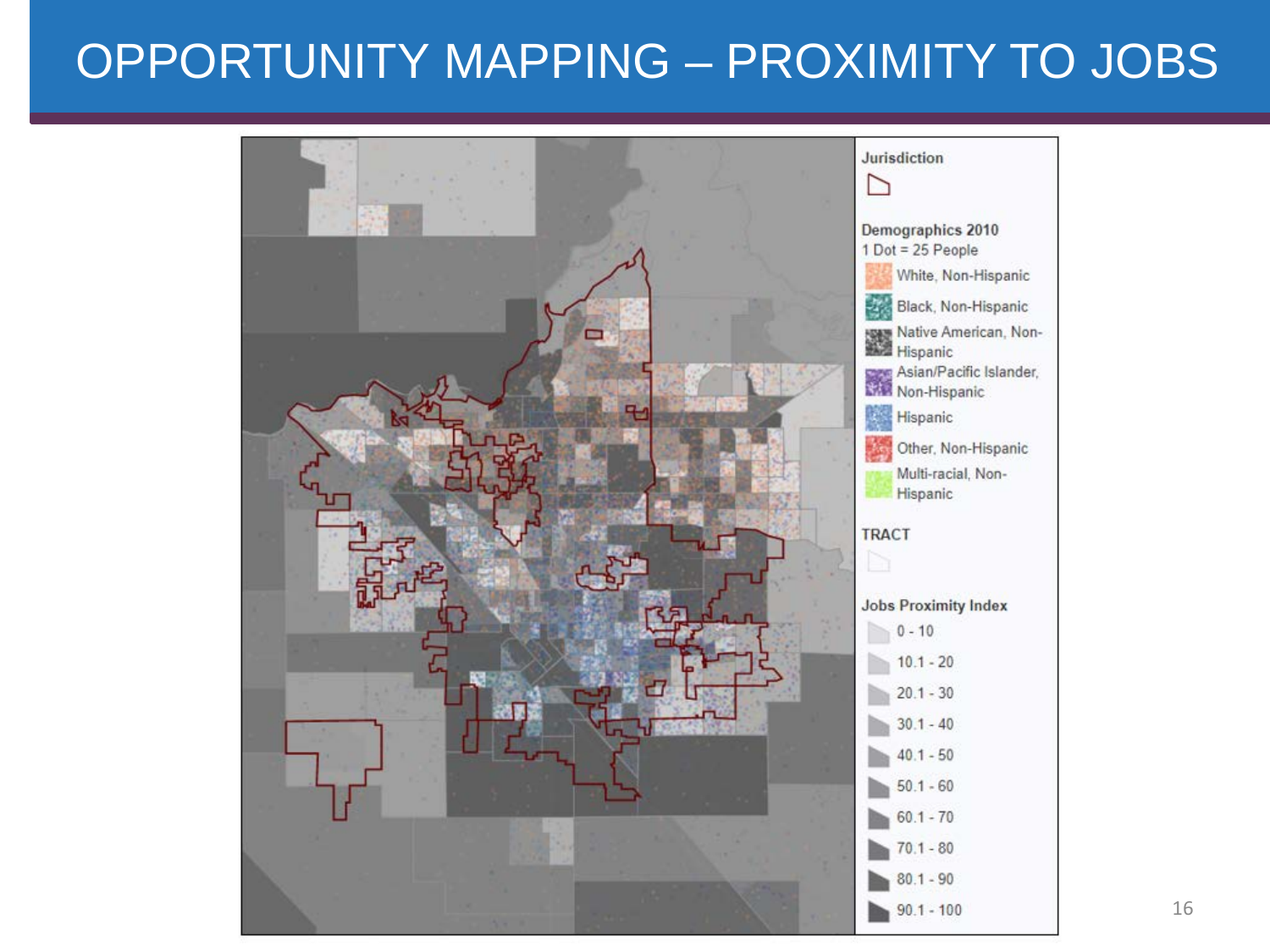## PARK NEED IN THE CITY OF FRESNO

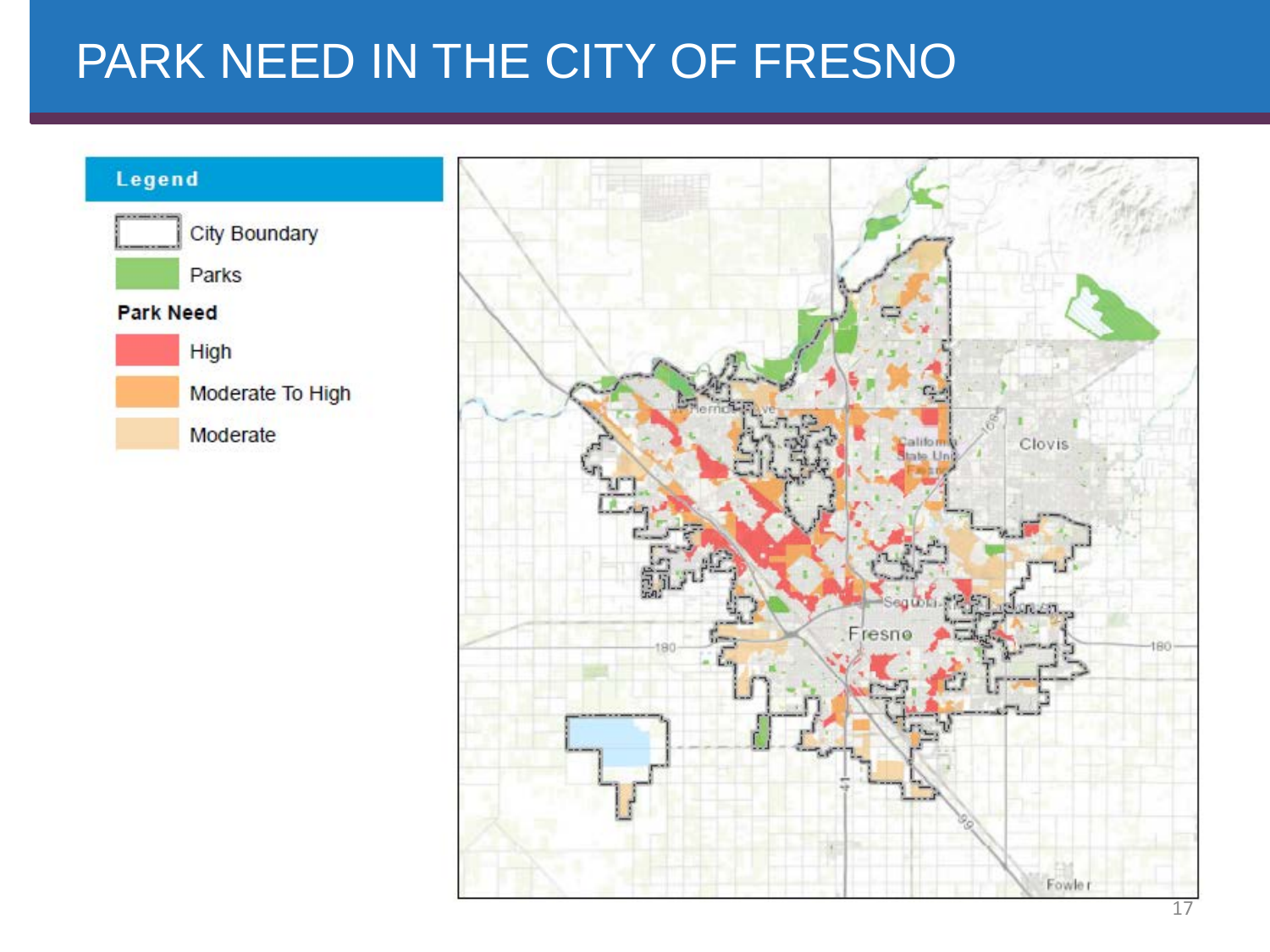- More than half of Fresnans experience one or more Housing Needs:
	- Cost burden
	- Overcrowding
	- Lacking complete kitchen or plumbing facilities

| <b>Disproportionate Housing Needs</b>  | <b>City of</b><br><b>Fresno</b> | <b>Fresno</b><br><b>Region</b> |  |  |  |  |  |
|----------------------------------------|---------------------------------|--------------------------------|--|--|--|--|--|
| <b>Race/Ethnicity</b>                  |                                 |                                |  |  |  |  |  |
| <b>White, Non-Hispanic</b>             | 39.3%                           | 36.8%                          |  |  |  |  |  |
| <b>Black, Non-Hispanic</b>             | 59.1%                           | 57.7%                          |  |  |  |  |  |
| <b>Hispanic</b>                        | 60.3%                           | 56.8%                          |  |  |  |  |  |
| <b>Asian or Pacific Islander</b>       | 54.0%                           | 50.5%                          |  |  |  |  |  |
| <b>Native American</b>                 | 65.1%                           | 50.2%                          |  |  |  |  |  |
| <b>Total</b>                           | 50.8%                           | 47.5%                          |  |  |  |  |  |
| <b>Household Type and Size</b>         |                                 |                                |  |  |  |  |  |
| <b>Family households, &lt;5 People</b> | 45.2%                           | 40.8%                          |  |  |  |  |  |
| <b>Family households, 5+ People</b>    | 71.3%                           | 66.7%                          |  |  |  |  |  |
| <b>Non-family households</b>           | 49.0%                           | 47.4%                          |  |  |  |  |  |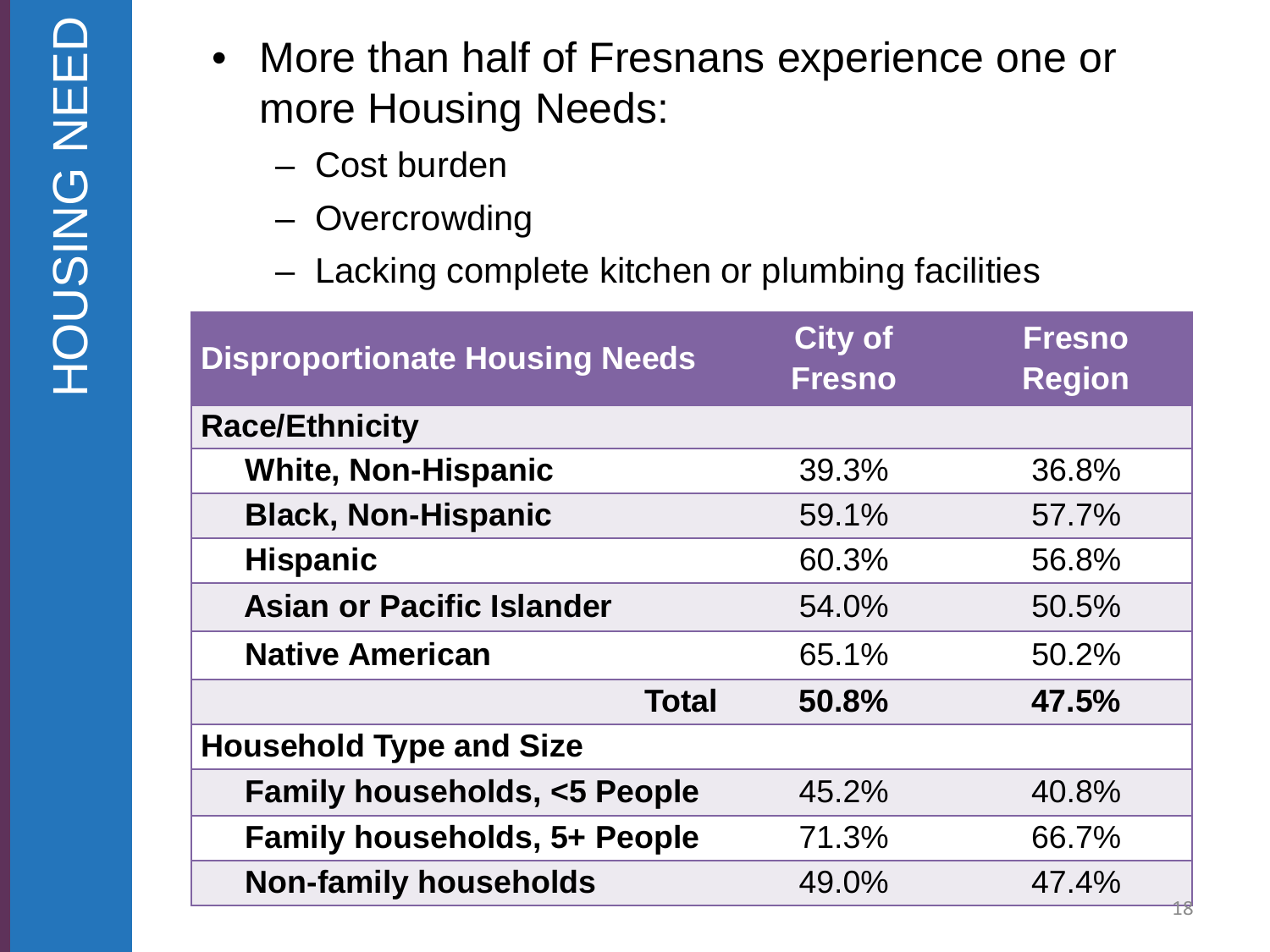## EVICTIONS & HOUSING COST BURDEN

- The eviction rate for non-white neighborhoods was 2.2% compared to 1.6% in majority white neighborhoods.
- Neighborhoods with severe cost burden had an eviction rate of 3.2%, more than twice the 1.4% eviction rate of neighborhoods with low cost burden.

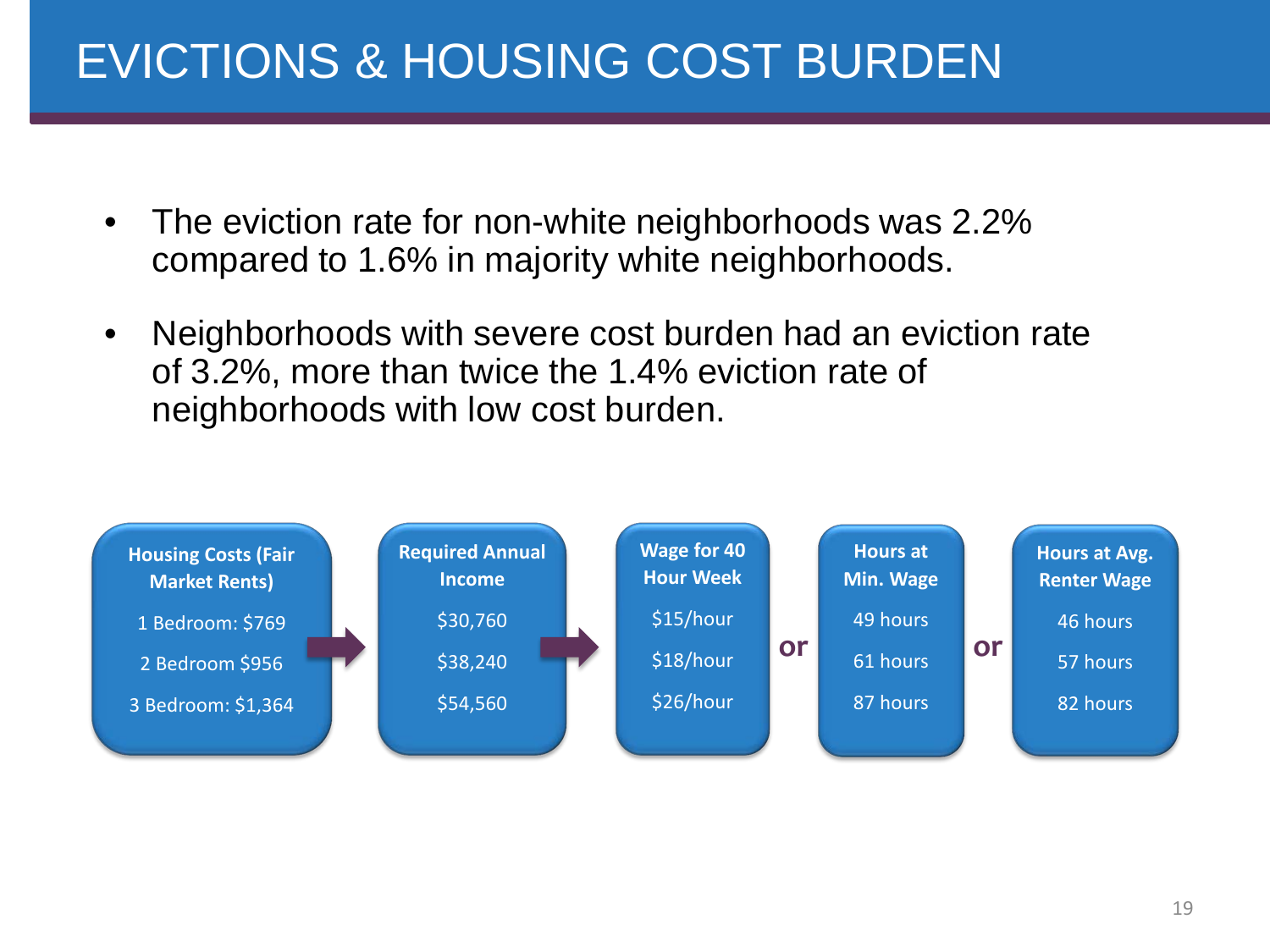#### MORTGAGE APPROVAL RATES

• Non-white applicants are denied mortgages at a disproportionate rate, regardless of income.

| <b>Applicant Income</b>    |                           | <b>Applicant Race and Ethnicity</b> |              |       |       |            |                   |
|----------------------------|---------------------------|-------------------------------------|--------------|-------|-------|------------|-------------------|
|                            |                           | Non-Latino                          |              |       |       | <b>All</b> |                   |
|                            |                           | White                               | <b>Black</b> | Asian | Other | Latino     | <b>Applicants</b> |
| <b>Home Purchase Loans</b> |                           |                                     |              |       |       |            |                   |
| Low Income                 | Completed<br>Applications | 1,150                               | 112          | 652   | 53    | 2,759      | 4,726             |
|                            | <b>Denial Rate</b>        | 14.0%                               | 21.4%        | 19.6% | 24.5% | 16.5%      | 16.5%             |
| <b>Middle Income</b>       | Completed<br>Applications | 3,915                               | 406          | 1,533 | 155   | 4,325      | 10,334            |
|                            | <b>Denial Rate</b>        | 8.4%                                | 13.3%        | 11.4% | 15.5% | 10.7%      | 10.1%             |
| <b>High Income</b>         | Completed<br>Applications | 5,036                               | 326          | 1,158 | 148   | 2,190      | 8,858             |
|                            | <b>Denial Rate</b>        | 7.1%                                | 15.3%        | 10.7% | 12.8% | 9.4%       | 8.5%              |
| <b>All Applicants</b>      | Completed<br>Applications | 10,101                              | 844          | 3,343 | 356   | 9,274      | 23,918            |
|                            | <b>Denial Rate</b>        | 8.4%                                | 15.2%        | 12.7% | 15.7% | 12.1%      | 10.8%             |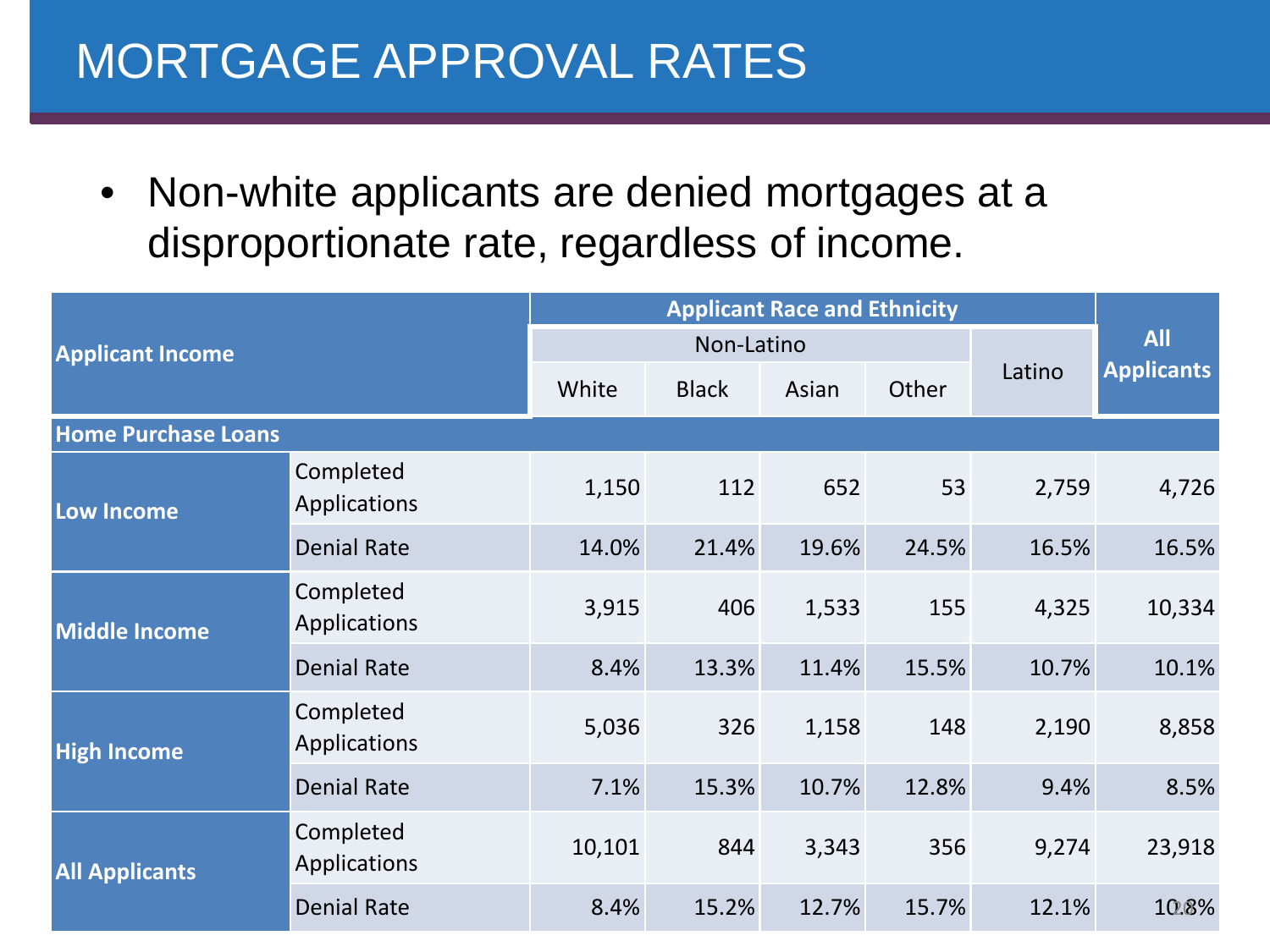## PUBLICLY SUPPORTED HOUSING

• Publicly assisted affordable housing is concentrated in the South and West.

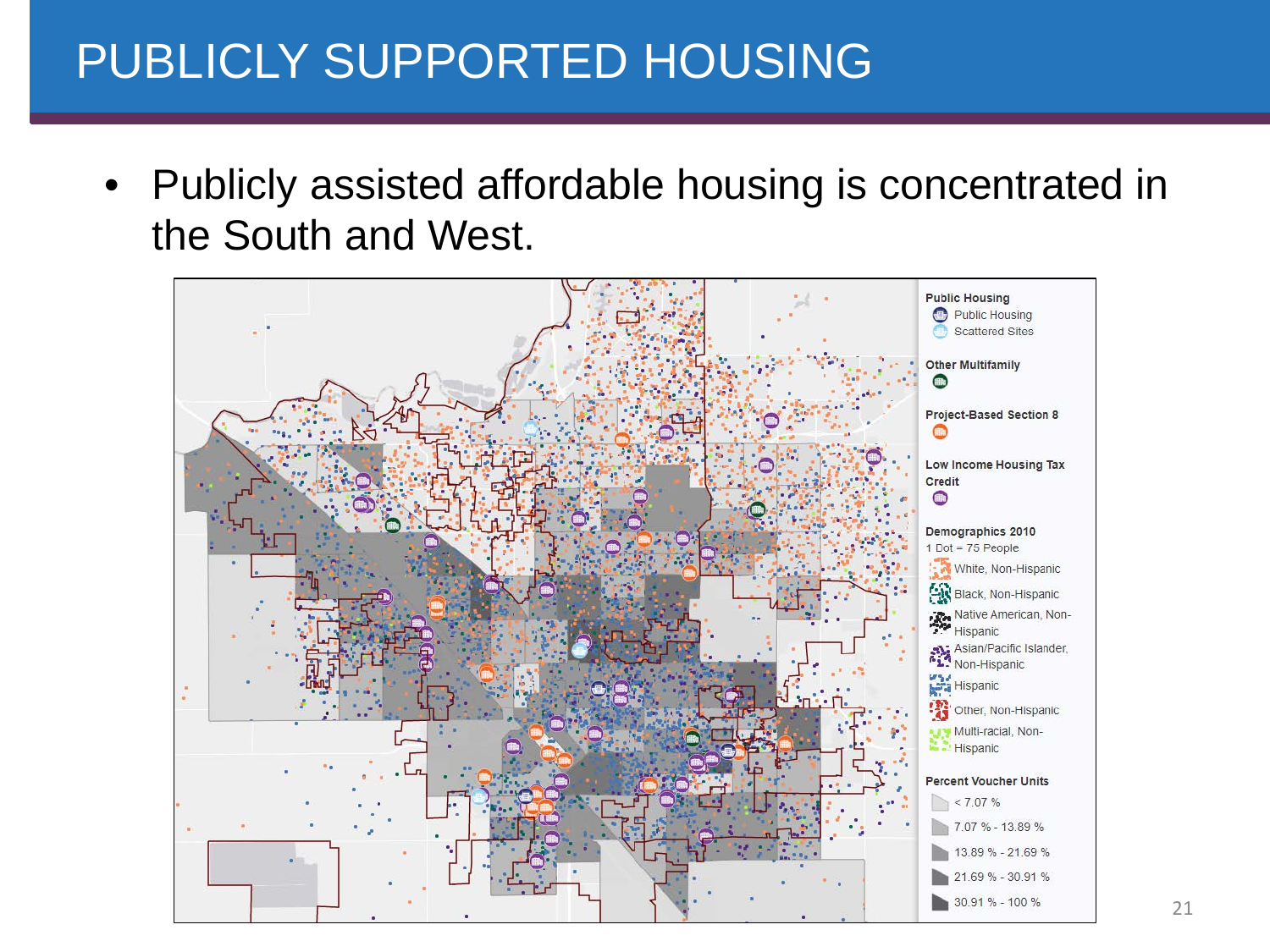## **Barriers / Impediments to Fair Housing Choice**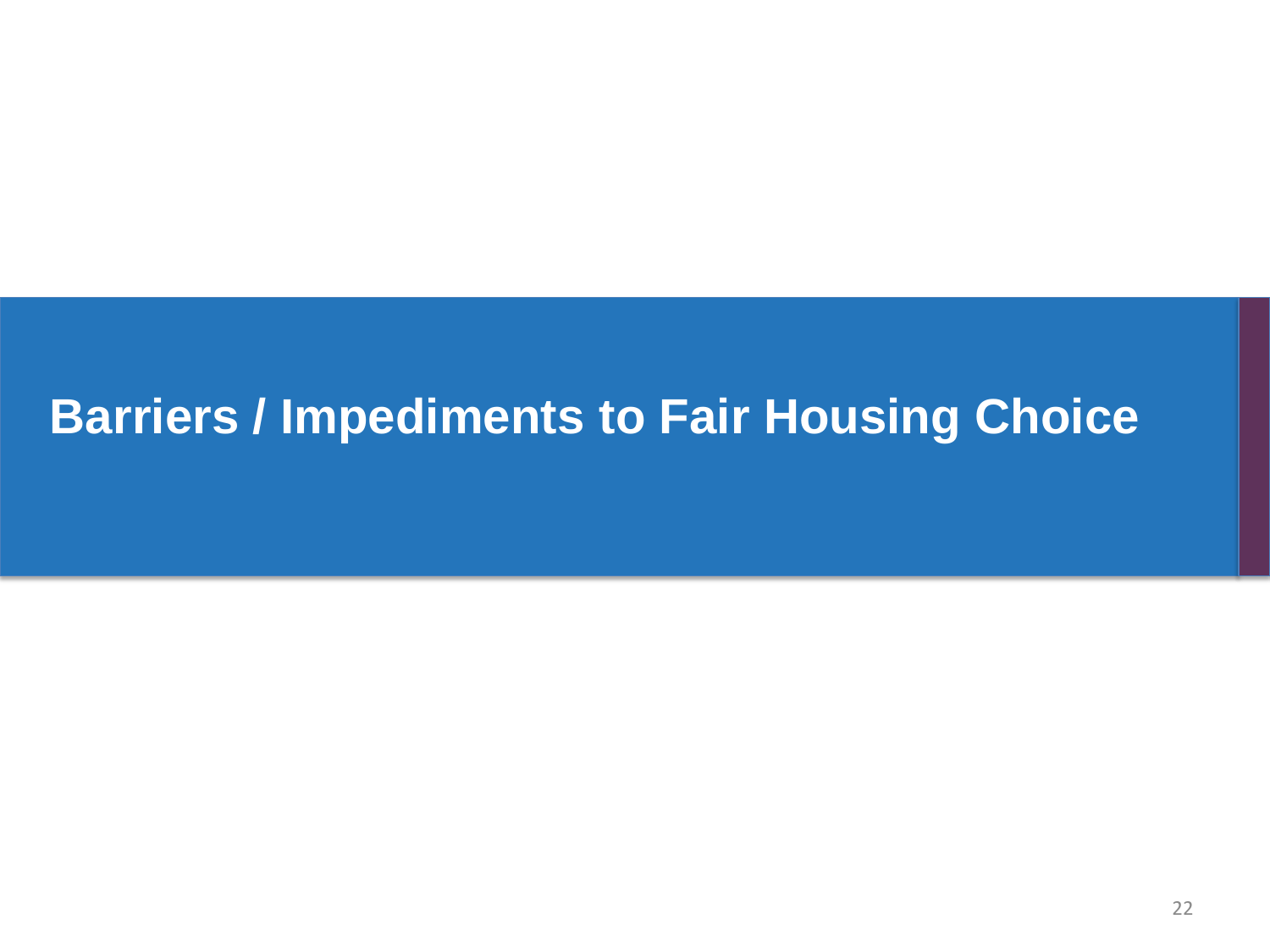## **Housing Instability Disproportionately Impacts Protected Classes**

- Limited English Proficiency and Immigration status create additional barriers to quality housing.
- Evictions affect low-income and severely rent burdened residents at high rates.
- Family homelessness, particularly for victims of domestic violence, requires additional attention.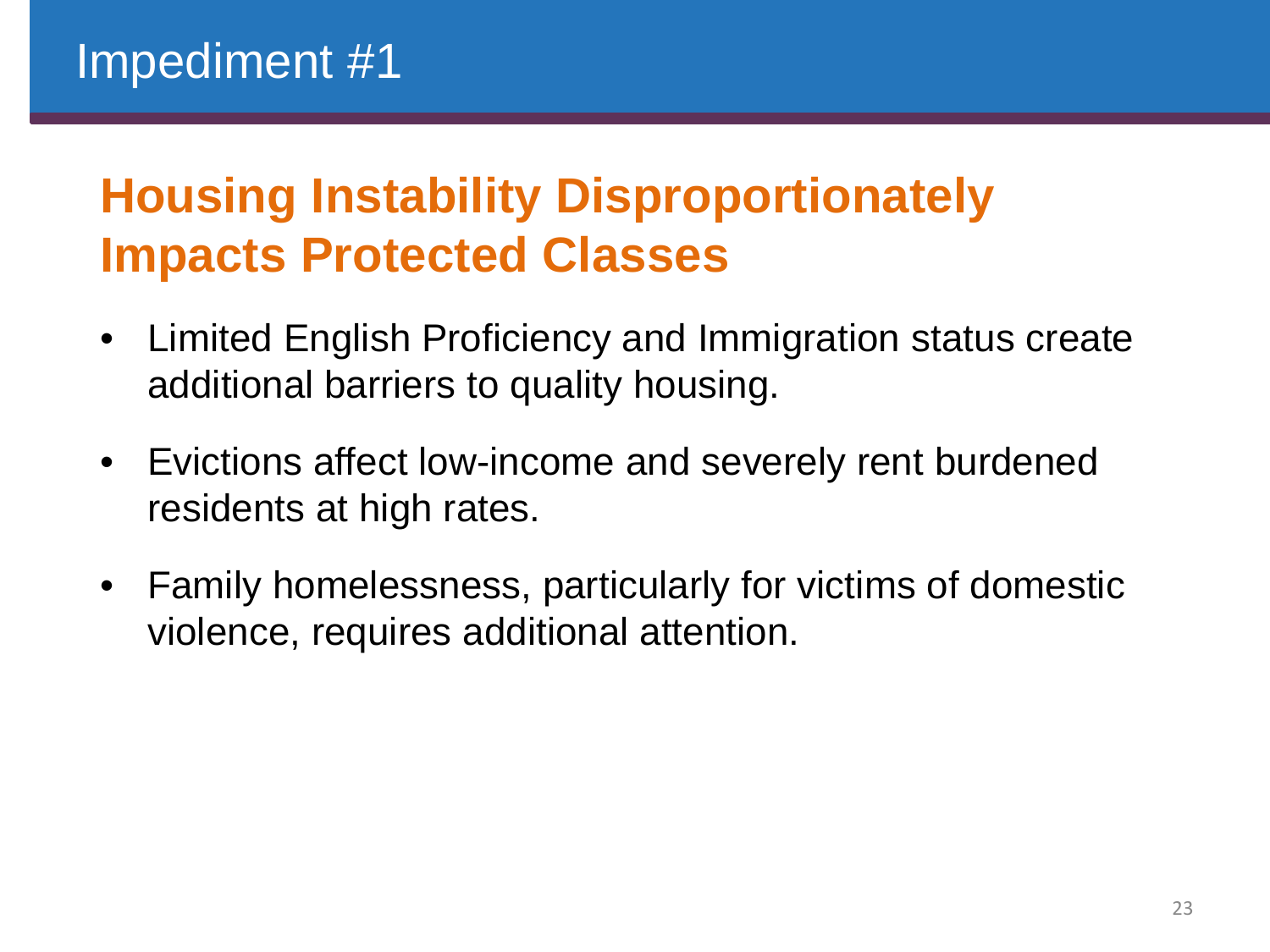# **Continued Need to Increase Labor Market Engagement in South and West Fresno**

- Educational and employment barriers limit economic opportunities.
- Low levels of kindergarten readiness; insufficient access to programs and services through early childhood; and insufficient access to quality healthcare for mothers and families of color.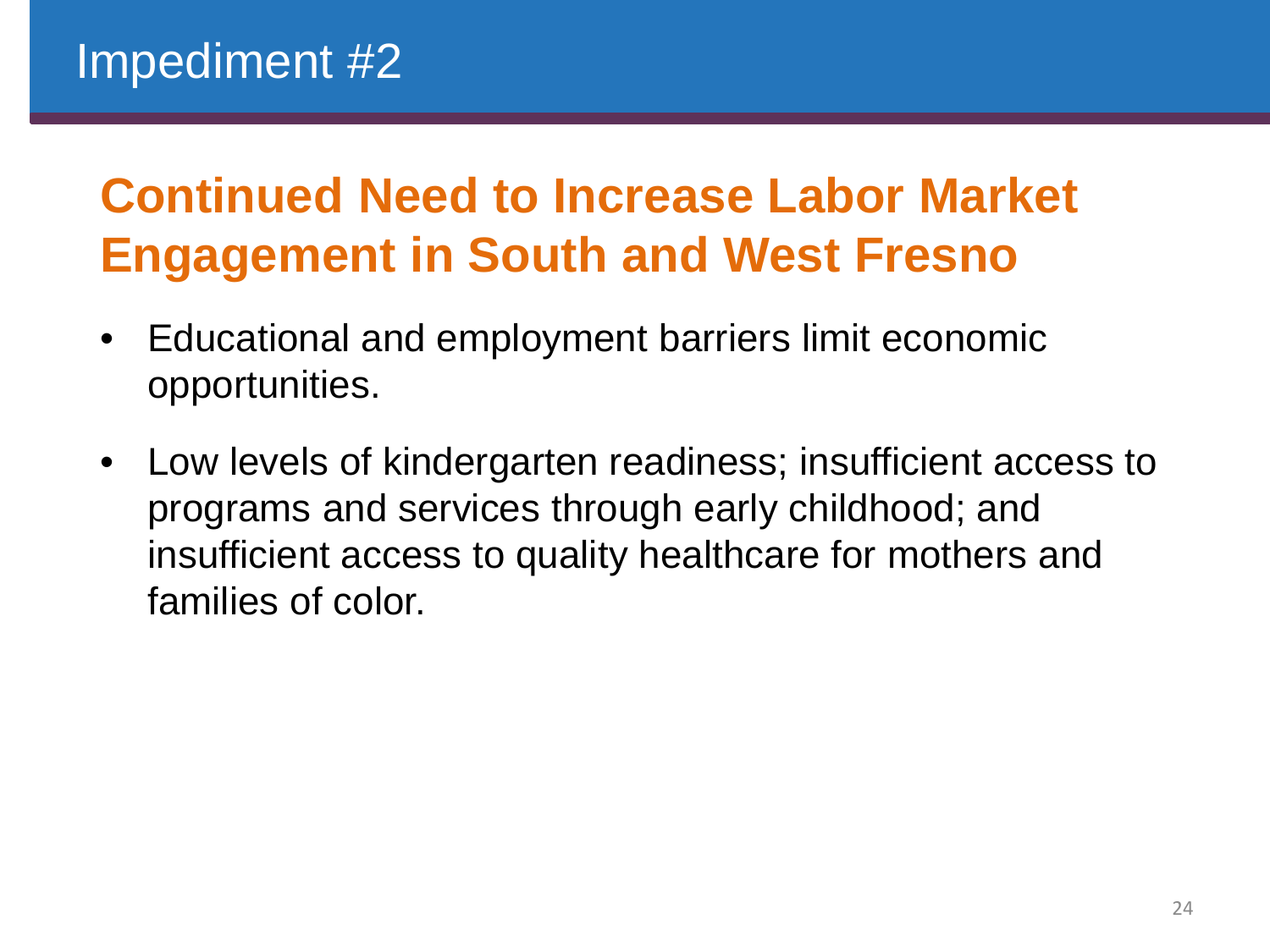# **Continued Need for Neighborhood Infrastructure and Expanded Access to Opportunity in South and West Fresno**

- Continued need for neighborhood reinvestment in south and west Fresno low- and moderate-income census tracts.
- Areas of the City are underserved with regard to access to services, grocery and other neighborhood-oriented retail.
- Equity issues are not routinely and consistently considered in planning and policymaking.
- Need to further engage communities in south and west Fresno in planning decisions.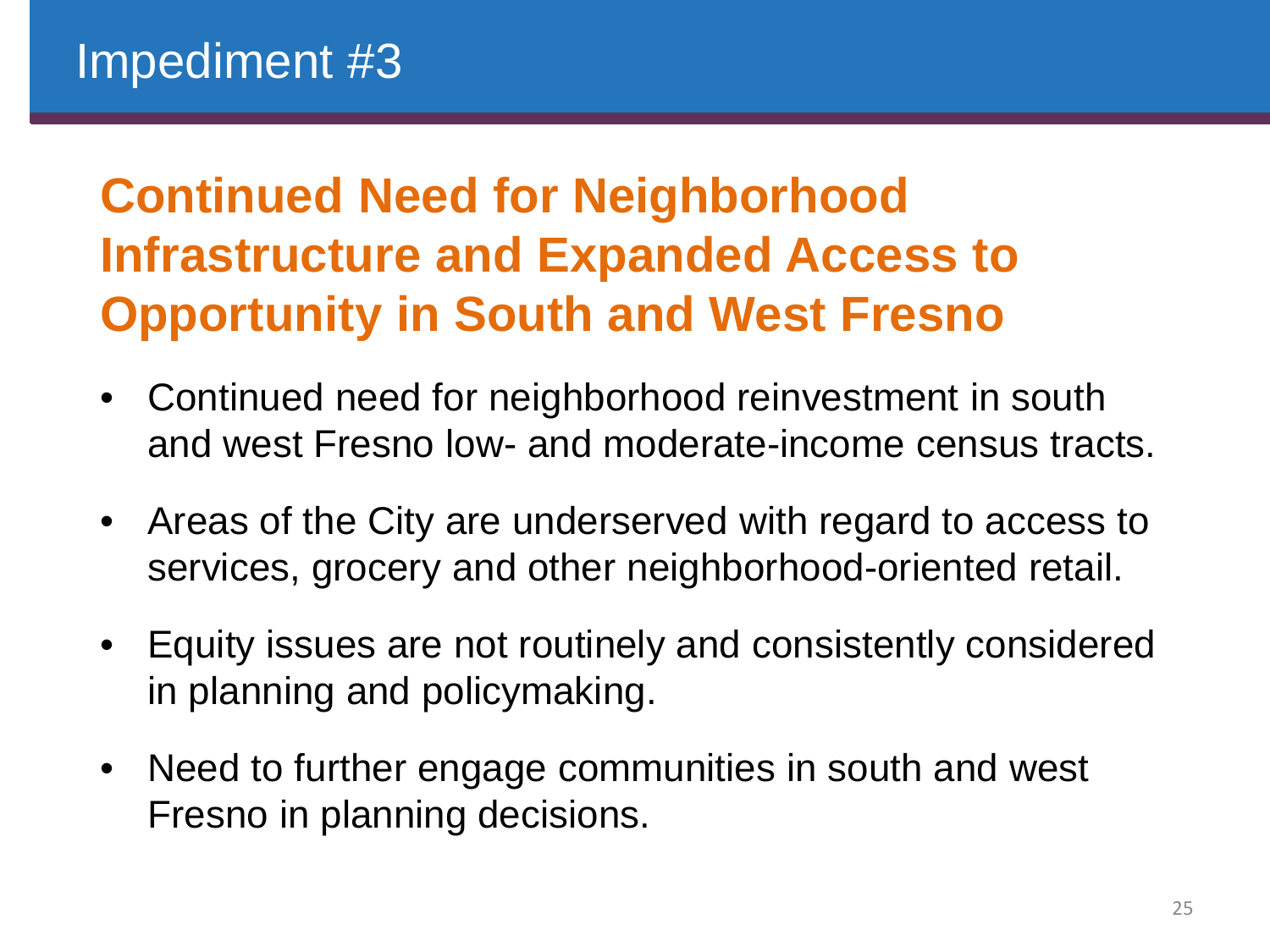# **Deteriorating Housing Conditions Limit Access to Quality Housing**

- Low-income households, including the elderly and people with disabilities, have difficulty making needed home repairs.
- Landlords in some neighborhoods are reluctant to maintain and improve rental properties.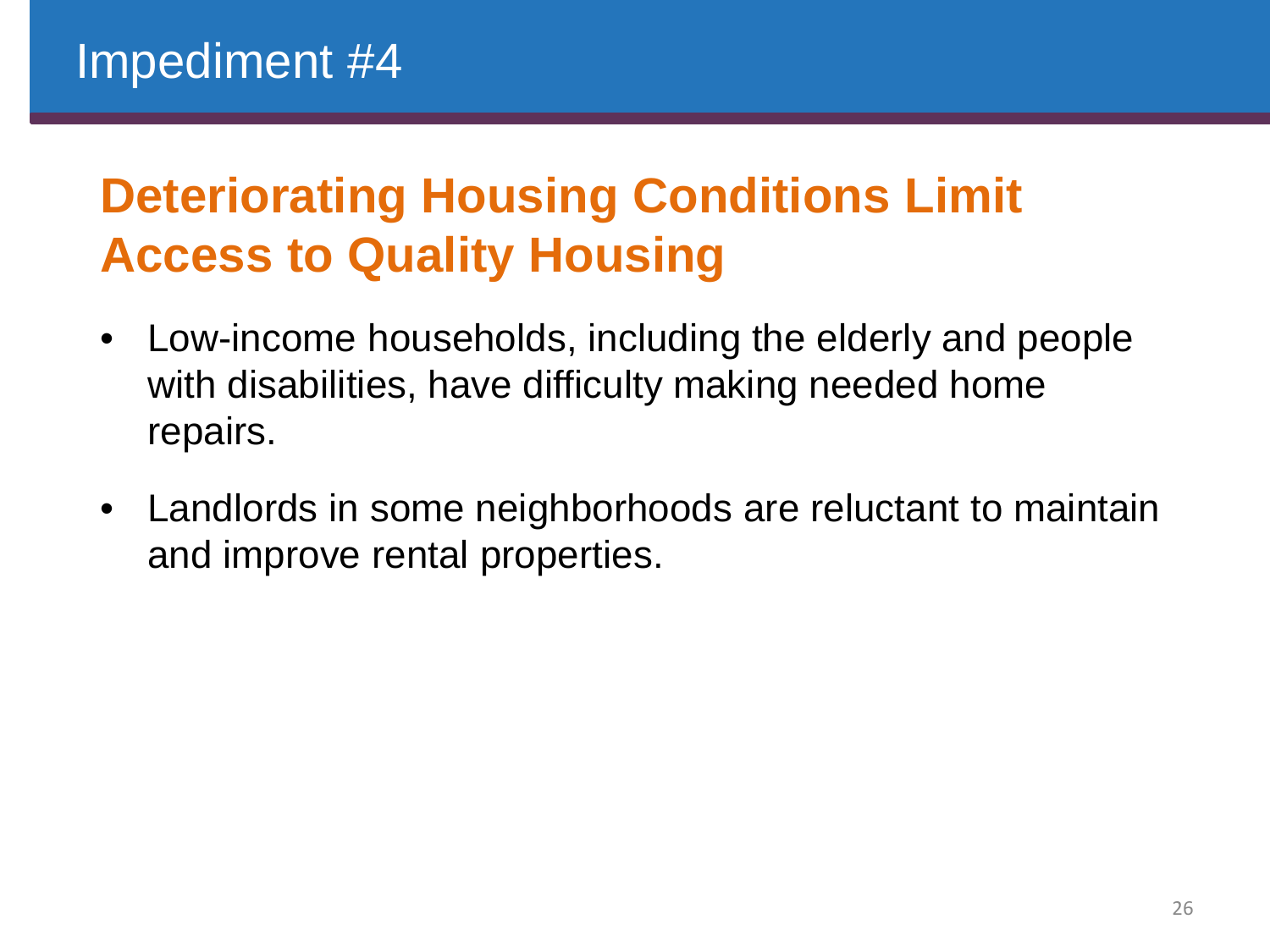## **Racial Disparities Exist in Access to Homeownership**

- Lower shares of African American and Latino households apply for home mortgage loans than white households.
- People of color, most notably African Americans, are more likely to be denied home mortgage loans than white applicants.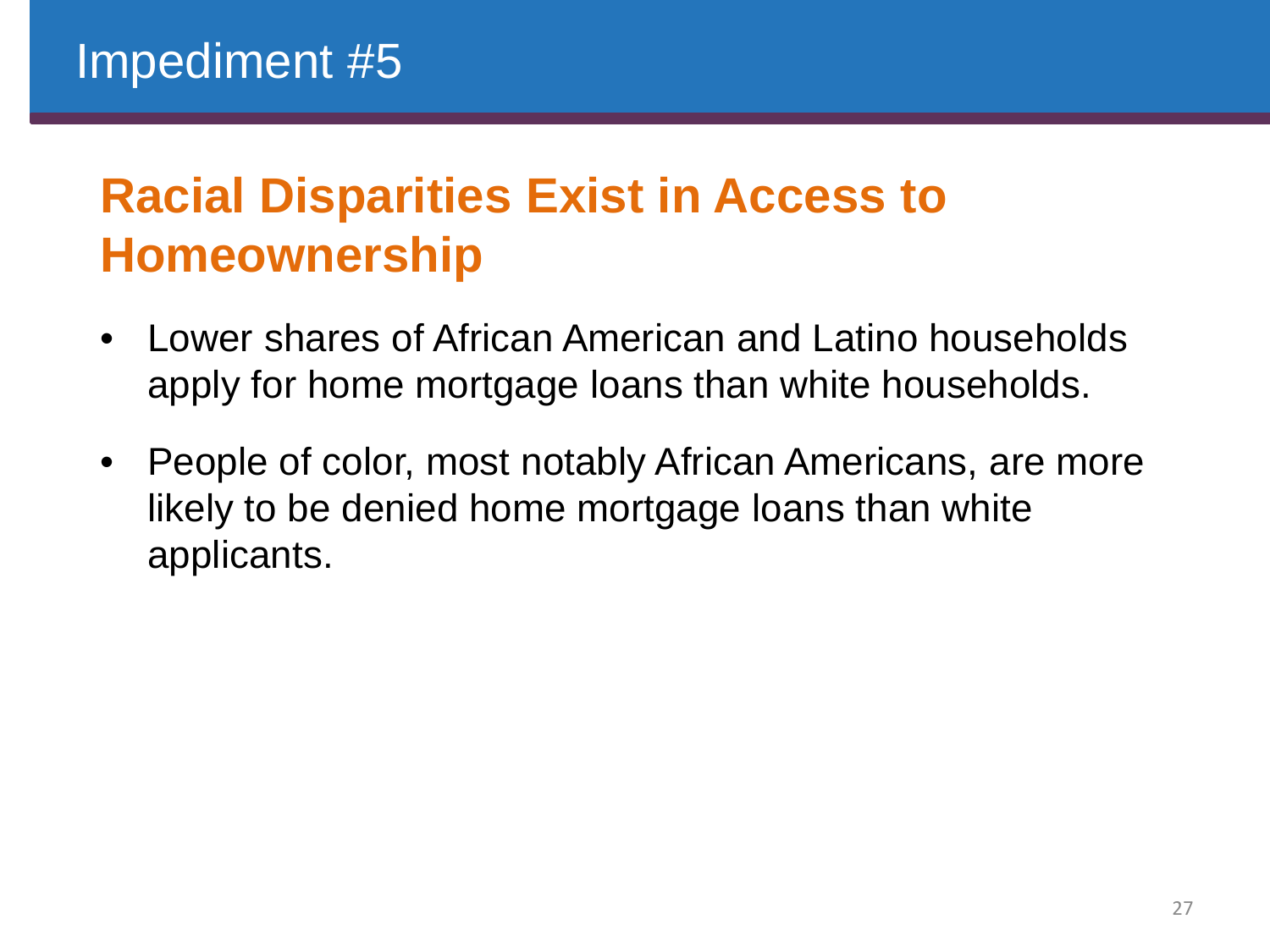# **Affordable Housing Options are Limited in Areas of Opportunity**

- "Not in my backyard" attitudes preclude affordable housing development in some opportunity-rich areas.
- Affordable housing is limited, particularly in desirable areas where neighborhoods offer enhanced access to some types of opportunity.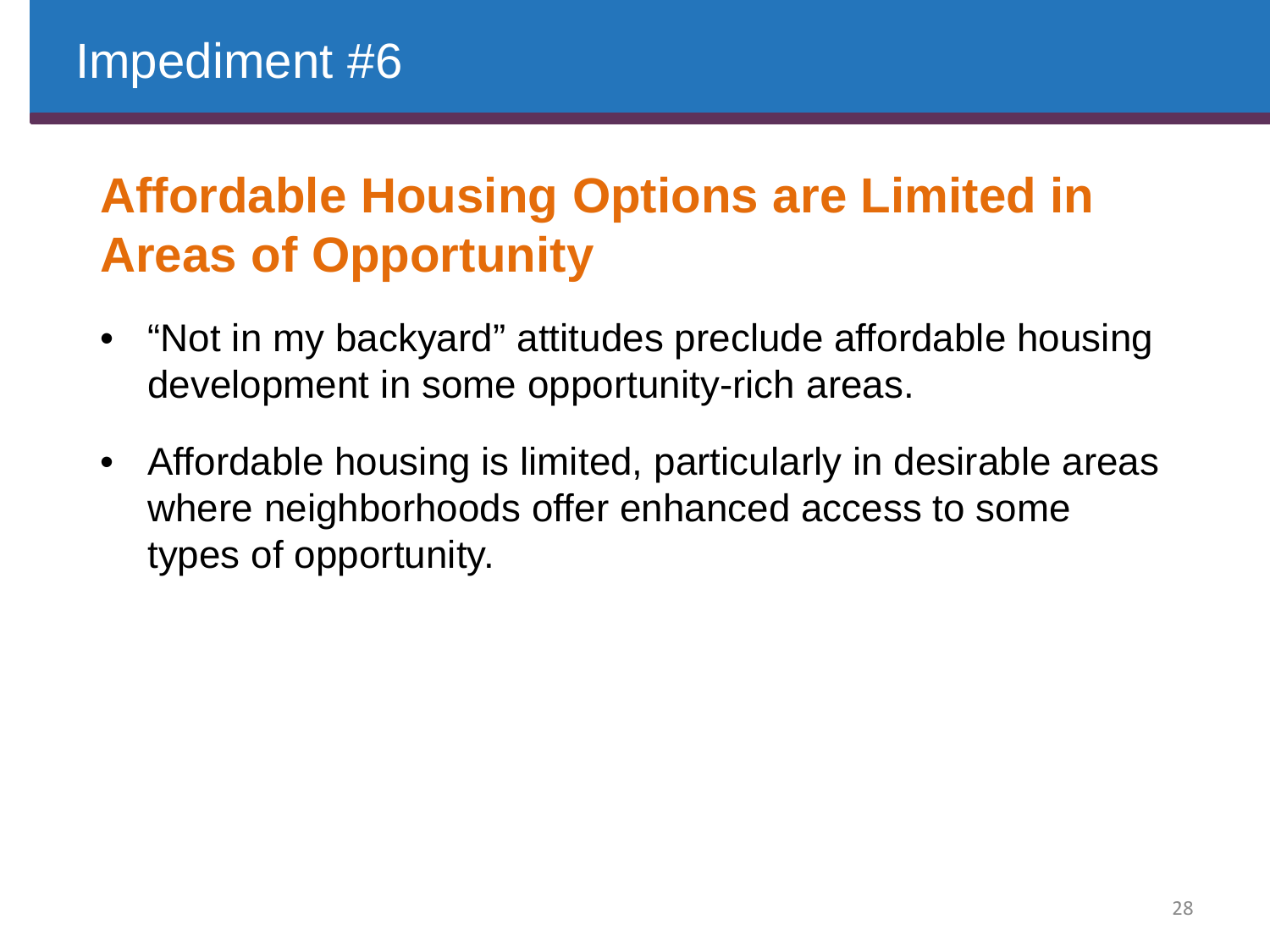# **Diverse Population Requires Enhanced Multicultural Engagement Strategies**

• Limited English proficiency among large segments of the Fresno's population limits opportunities for two-way engagement with the City.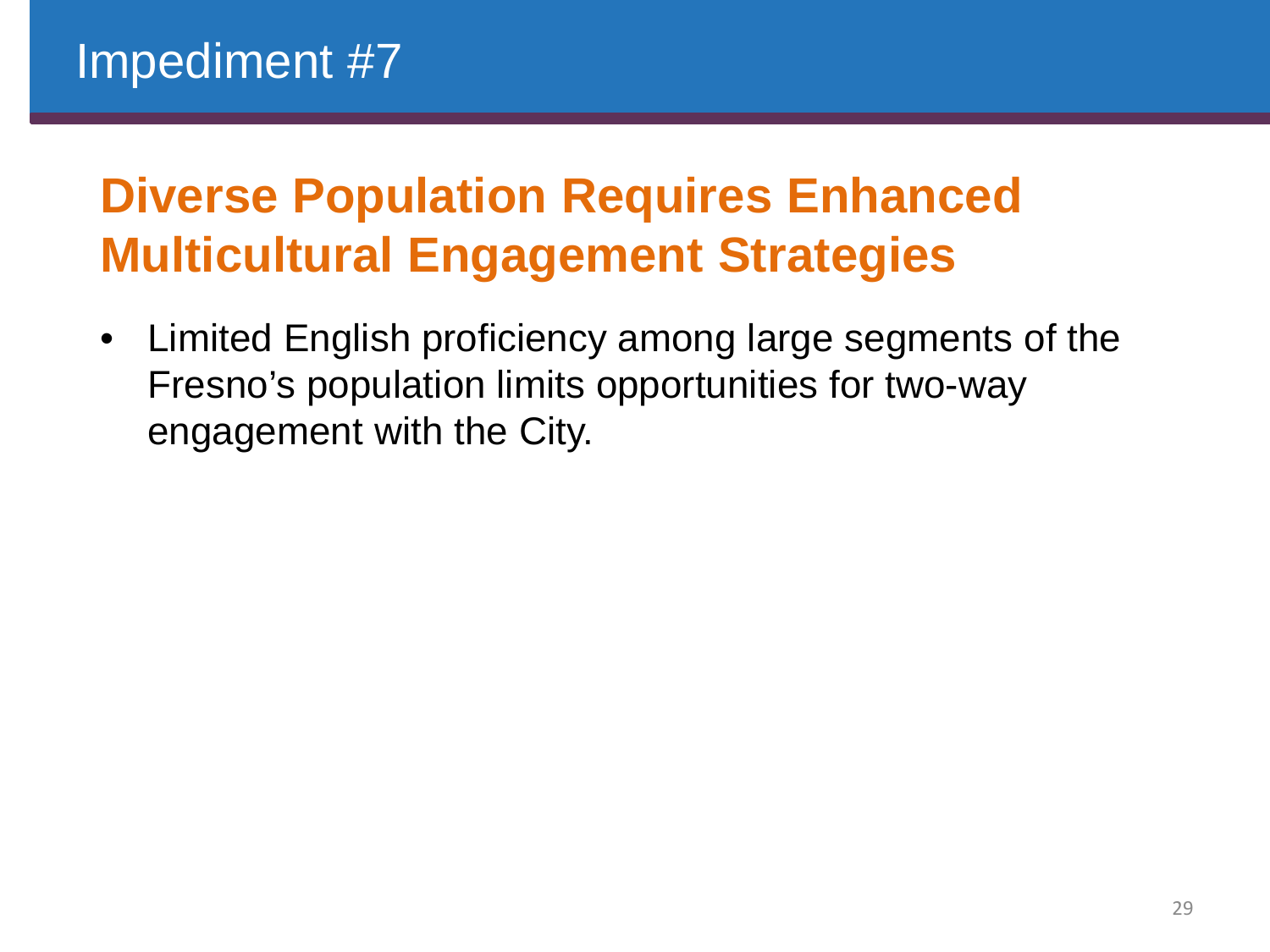# **Community Attitudes Inhibit Housing Choice and Diversity in Housing Types**

- Not In My Backyard (NIMBY) Attitudes Limit Multifamily and Affordable Housing Development in North Fresno.
- Stakeholder input indicated that prejudiced attitudes by some community members impacts housing choice.
- Negative community attitudes about the need for affordable housing and homeless housing and services.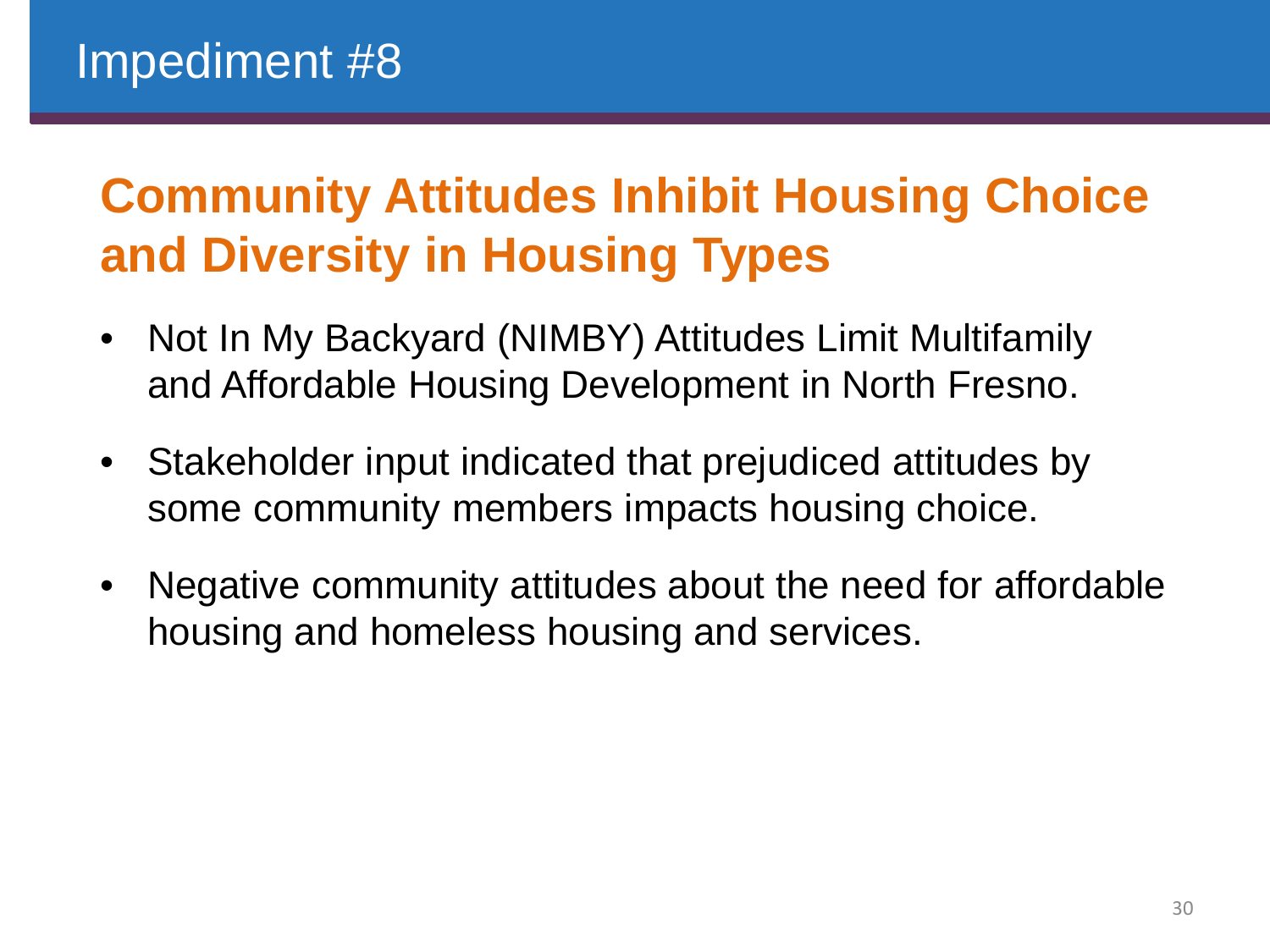# **Continued Need for Fair Housing Education and Enforcement**

- Public input and data on housing discrimination complaint calls and filings indicate that more fair housing education is needed landlords and lenders.
- Public input and data on housing discrimination complaint calls and filings indicate that more fair housing education is needed the general public.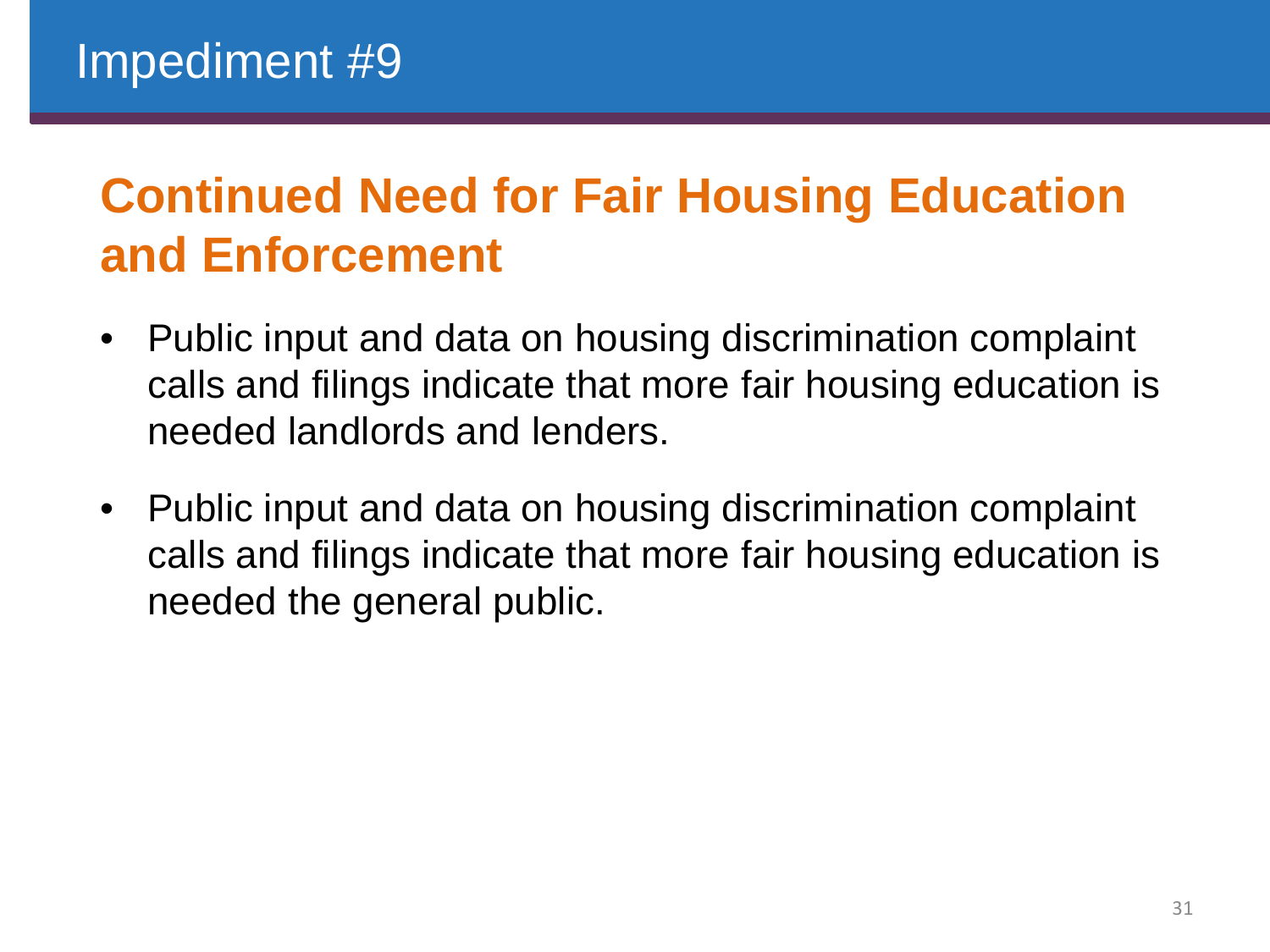## **Discussion Exercise What Actions Are Needed?**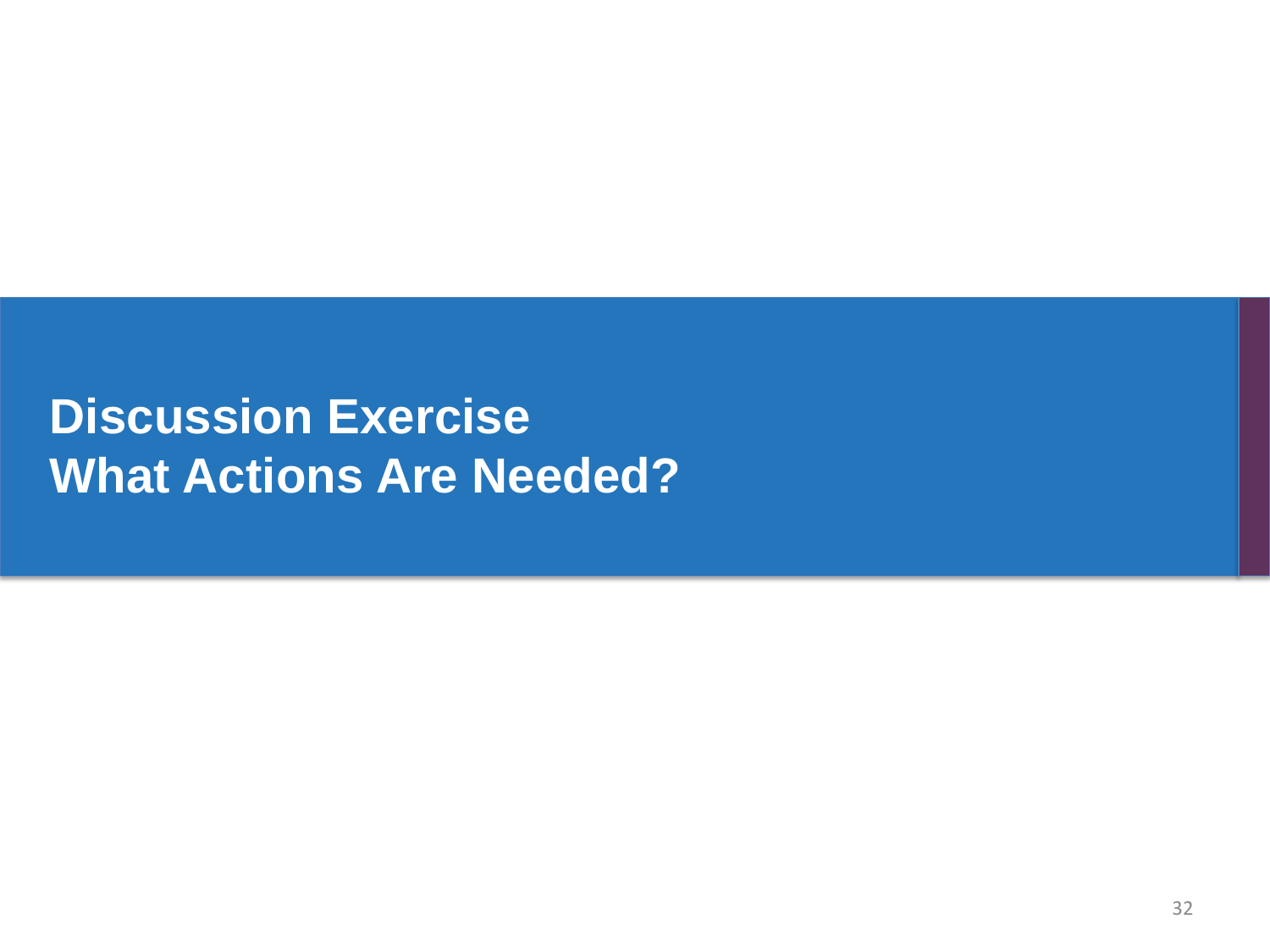- $\triangleright$  Housing and Community Development Commission (HCDC) presentation (Feb. 26)
- $\triangleright$  Public Comment Period (February 28 March 31)
- $\triangleright$  Public Hearing at HCDC (March 25)
- $\triangleright$  City Council consideration (April)
- $\triangleright$  Final report (May)